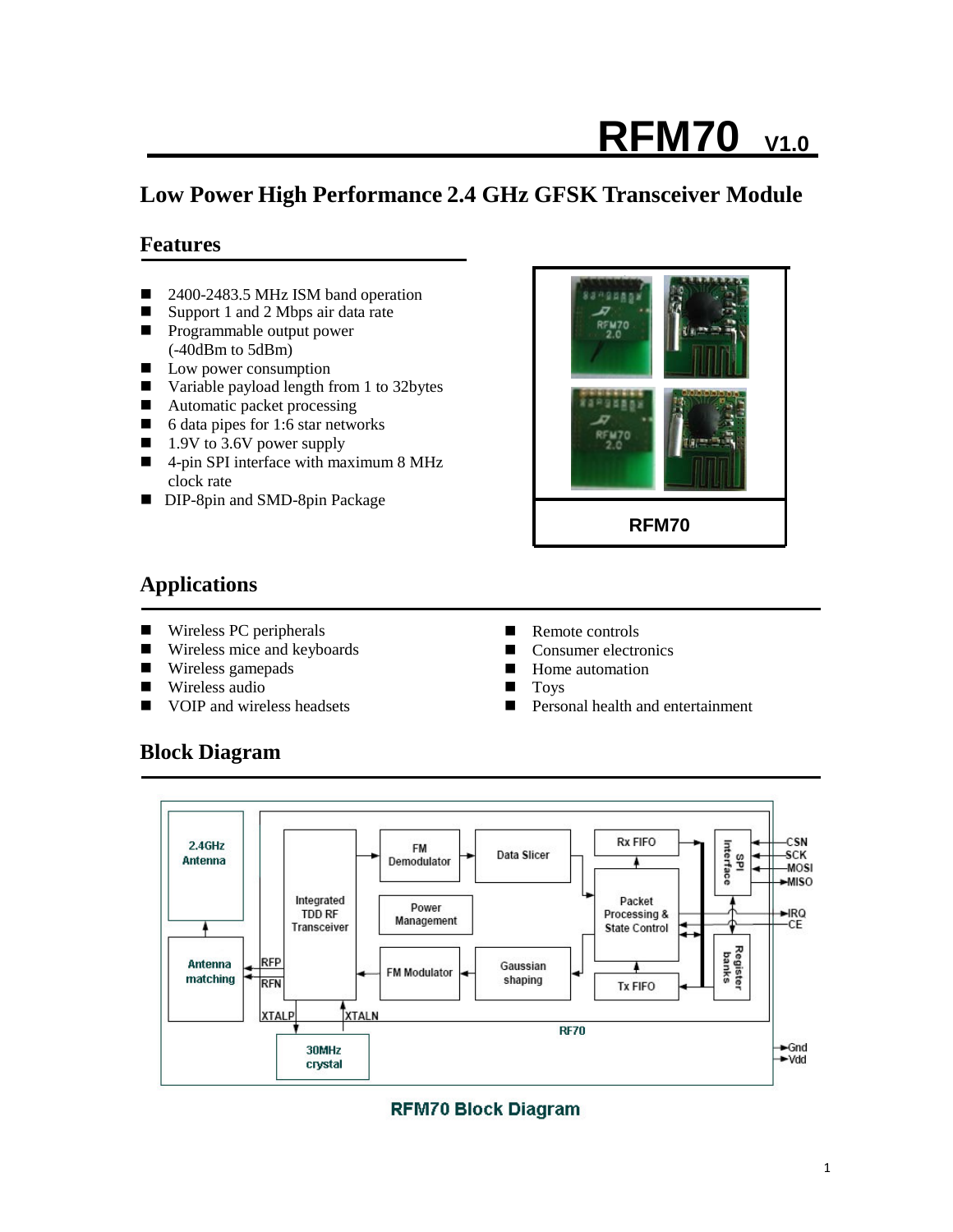

# **Table of Contents**

| 1            |            |  |
|--------------|------------|--|
| $\mathbf{2}$ |            |  |
| 3            |            |  |
| 4            |            |  |
|              | 4.1        |  |
|              | 42         |  |
|              | 4.3        |  |
|              | 4.4        |  |
|              | 4.5        |  |
|              | 4.6        |  |
| 5            |            |  |
|              | 51         |  |
|              | 5.1.1      |  |
|              | 5.1.2      |  |
|              | 5.1.3      |  |
|              | 5.1.4      |  |
|              | 5.1.5      |  |
|              |            |  |
| 6            |            |  |
|              | 6.1        |  |
|              | 6.2<br>6.3 |  |
|              | 6.3.1      |  |
|              | 6.3.2      |  |
| 7            |            |  |
|              | 7.1        |  |
|              | 7.2        |  |
| 8            |            |  |
| 9            |            |  |
| 10           |            |  |
| 11           |            |  |
| 12           |            |  |
|              |            |  |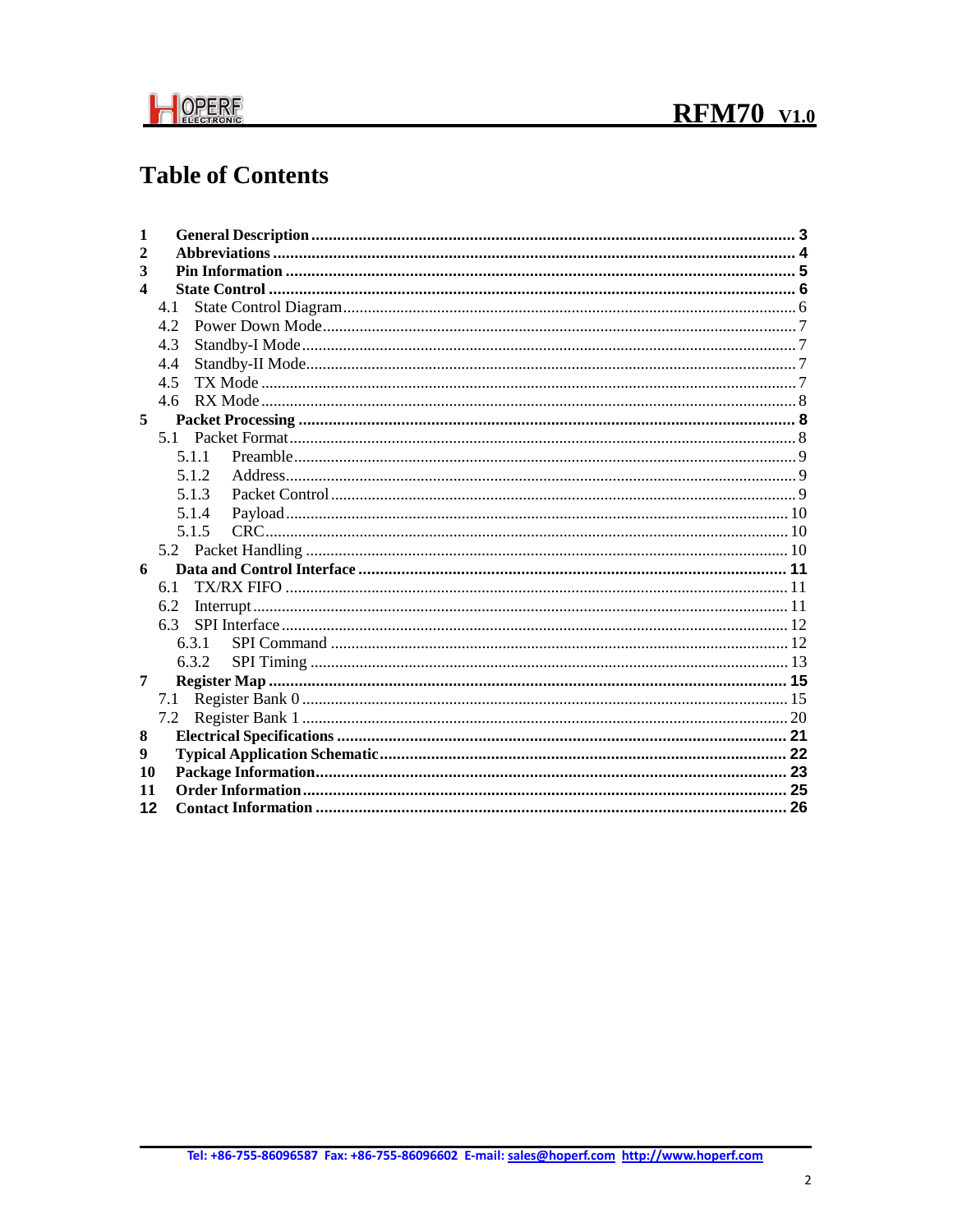

## **1 General Description**

RFM70 is a GFSK transceiver module operating in the world wide ISM frequency band at 2400 - 2483.5 MHz. Burst mode transmission and up to 2Mbps air data rate make them suitable for applications requiring ultra low power consumption.The embedded packet processing engines enable their full operation with a very simple MCU as a radio system.Auto re-transmission and auto acknowledge give reliable link without any MCU interference.

RFM70 operates in TDD mode, either as a transmitter or as a receiver.

The RF channel frequency determines the center of the channel used by RFM70. The frequency is set by the RF\_CH register in register bank 0 according to the following formula:  $F0 = 2400 + RFCH$  (MHz). The

resolution of the RF channel frequency is 1MHz.

A transmitter and a receiver must be programmed with the same RF channel frequency to be able to communicate with each other.

The output power of RFM70 is set by the RF\_PWR bits in the RF\_SETUP register.

Demodulation is done with embedded data slicer and bit recovery logic. The air data rate can be programmed to 1Mbps or 2Mbps by RF DR register. A transmitter and a receiver must be programmed with the same setting.

In the following chapters, all registers are in register bank 0 except with explicit claim.



**Figure 1 RFM70 Chip Block Diagram**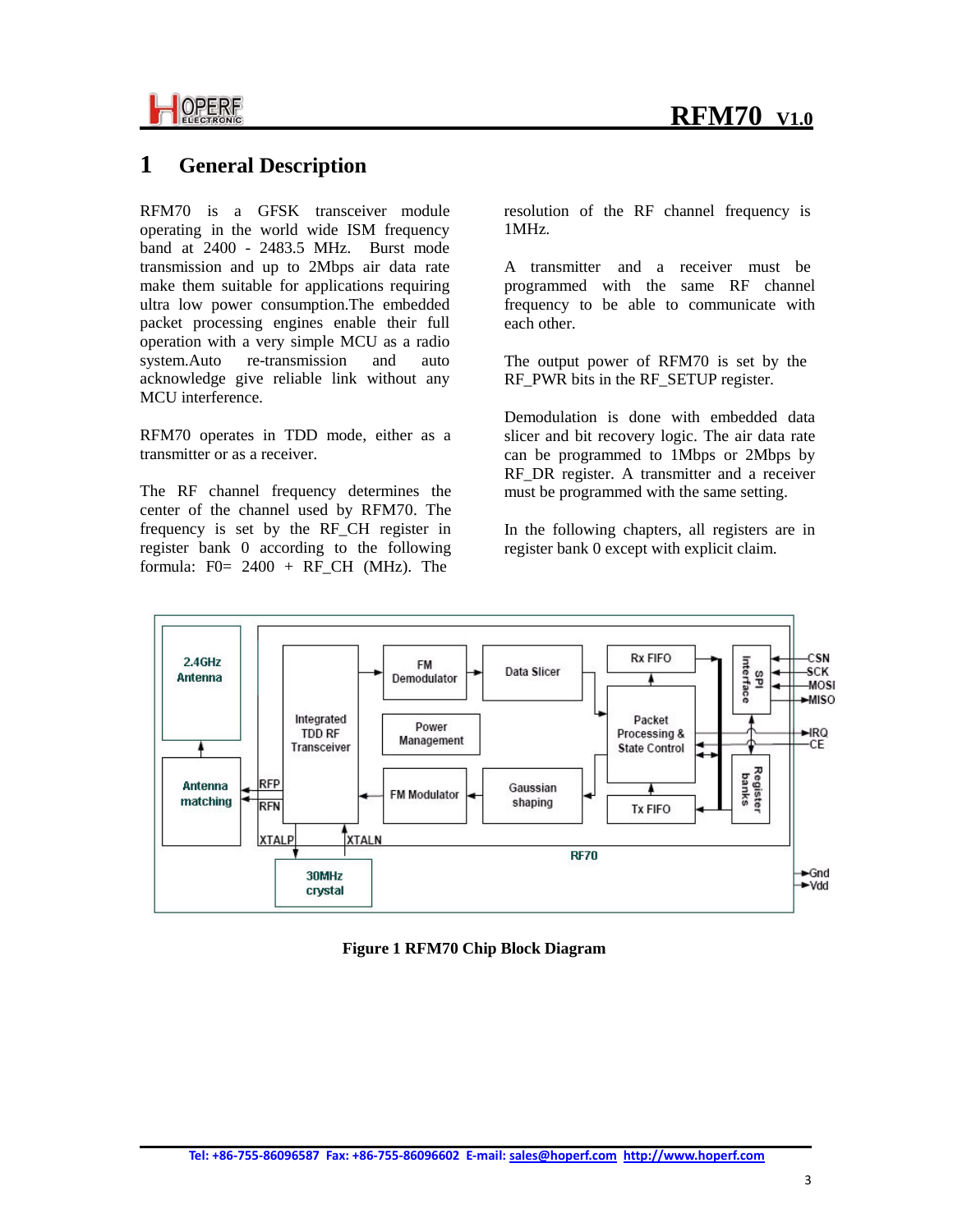



# **2 Abbreviations**

| <b>ACK</b>    | Acknowledgement                      |
|---------------|--------------------------------------|
| <b>ARC</b>    | Auto Retransmission Count            |
| ARD           | <b>Auto Retransmission Delay</b>     |
| CD            | <b>Carrier Detection</b>             |
| <b>CE</b>     | Chip Enable                          |
| <b>CRC</b>    | <b>Cyclic Redundancy Check</b>       |
| <b>CSN</b>    | Chip Select Not                      |
| <b>DPL</b>    | Dynamic Payload Length               |
| <b>FIFO</b>   | First-In-First-Out                   |
| <b>GFSK</b>   | Gaussian Frequency Shift Keying      |
| GHz           | Gigahertz                            |
| <b>LNA</b>    | Low Noise Amplifier                  |
| <b>IRQ</b>    | <b>Interrupt Request</b>             |
| <b>ISM</b>    | <b>Industrial-Scientific-Medical</b> |
| LSB           | Least Significant Bit                |
| MAX_RT        | Maximum Retransmit                   |
| <b>Mbps</b>   | Megabit per second                   |
| <b>MCU</b>    | Microcontroller Unit                 |
| <b>MHz</b>    | Megahertz                            |
| <b>MISO</b>   | Master In Slave Out                  |
| <b>MOSI</b>   | Master Out Slave In                  |
| <b>MSB</b>    | Most Significant Bit                 |
| PA            | Power Amplifier                      |
| PID           | Packet Identity Bits                 |
| <b>PLD</b>    | Payload                              |
| <b>PRX</b>    | Primary RX                           |
| <b>PTX</b>    | Primary TX                           |
| PWD_DWN       | Power Down                           |
| <b>PWD_UP</b> | Power Up                             |
| RF_CH         | Radio Frequency Channel              |
| <b>RSSI</b>   | Received Signal Strength Indicator   |
| RX            | Receive                              |
| RX DR         | Receive Data Ready                   |
| <b>SCK</b>    | <b>SPI</b> Clock                     |
| <b>SPI</b>    | Serial Peripheral Interface          |
| <b>TDD</b>    | <b>Time Division Duplex</b>          |
| TX            | Transmit                             |
| TX DS         | <b>Transmit Data Sent</b>            |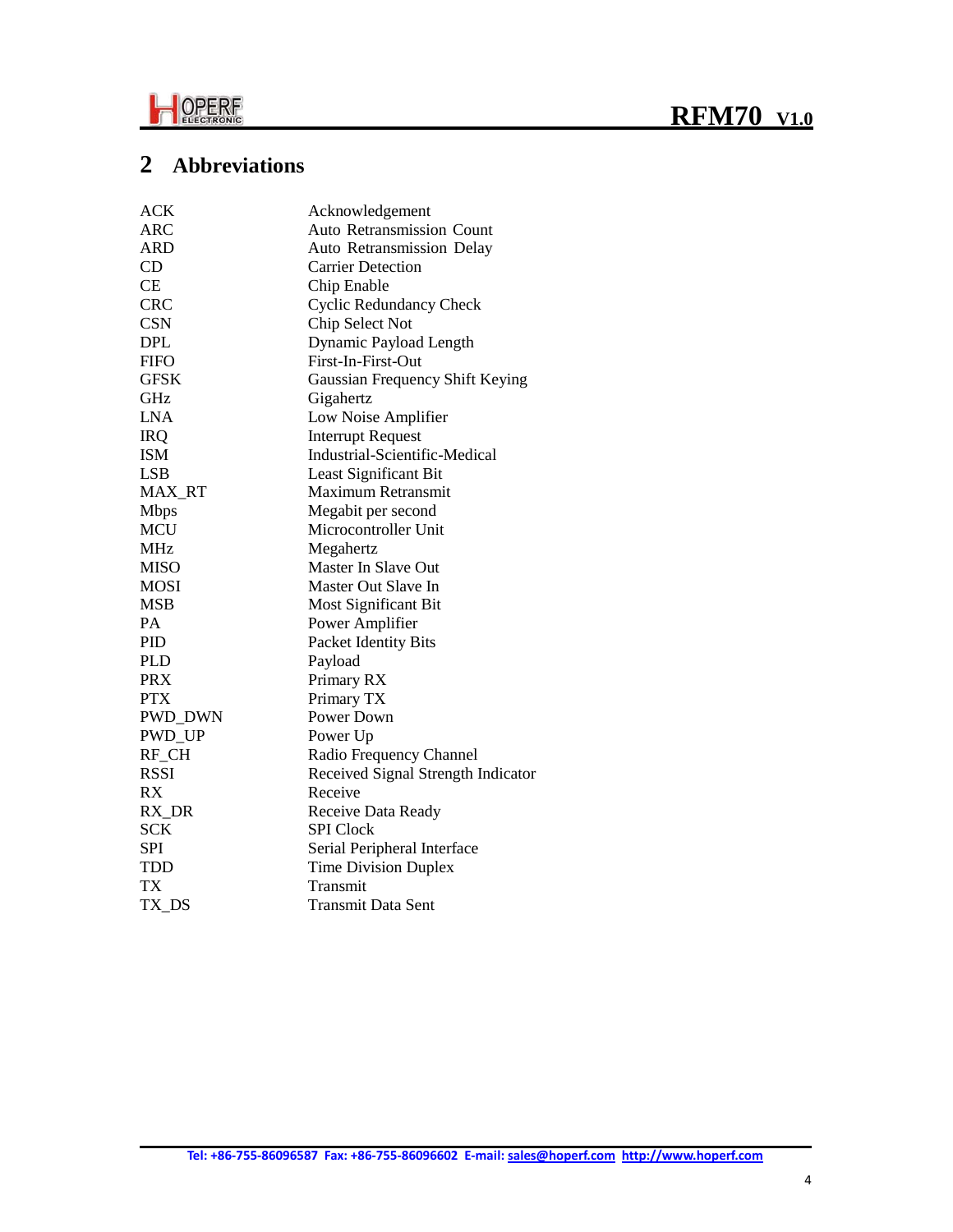

# **3 Pin Information**



**Figure 2 RFM70 pin assignments (top view)** 

| <b>Name</b> | <b>Pin Function</b> | <b>Description</b>                                  |
|-------------|---------------------|-----------------------------------------------------|
| <b>GND</b>  | Ground              | Ground $(0 V)$                                      |
| <b>VDD</b>  | Power               | Power Supply $(1.9 \text{ V to } 3.6 \text{ V DC})$ |
| <b>CE</b>   | Digital Input       | Chip Enable Activates RX or TX mode                 |
| <b>CSN</b>  | Digital Input       | SPI Chip Select, Active low                         |
| <b>SCK</b>  | Digital Input       | <b>SPI</b> Clock                                    |
| <b>MOSI</b> | Digital Input       | <b>SPI Slave Data Input</b>                         |
| <b>MISO</b> | Digital Output      | SPI Slave Data Output with tri-state option         |
| <b>IRQ</b>  | Digital Output      | Maskable interrupt pin, Active low                  |

#### **Table 1 RFM70 pin functions**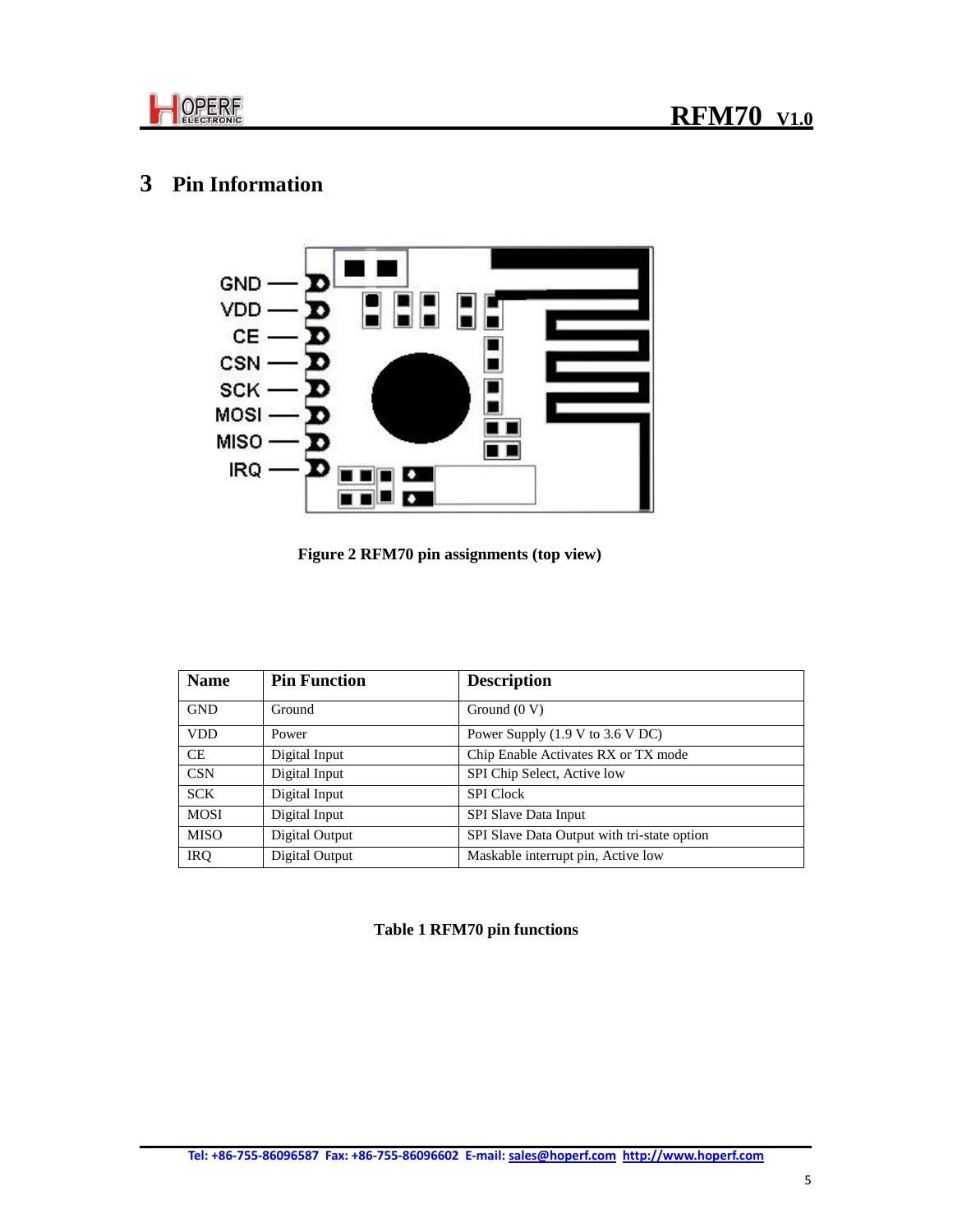



## **4 State Control**

#### **4.1 State Control Diagram**

- **Pin signal: VDD, CE**
- SPI register: PWR\_UP, PRIM\_RX, EN\_AA, NO\_ACK, ARC, ARD
- System information: Time out, ACK received, ARD elapsed, ARC\_CNT, TX FIFO empty, ACK packet transmitted, Packet received

RFM70 has built-in state machines that control the state transition between different modes.

When auto acknowledge feature is disabled, state transition will be fully controlled by MCU.



**Figure 3 PTX (PRIM\_RX=0) state control diagram**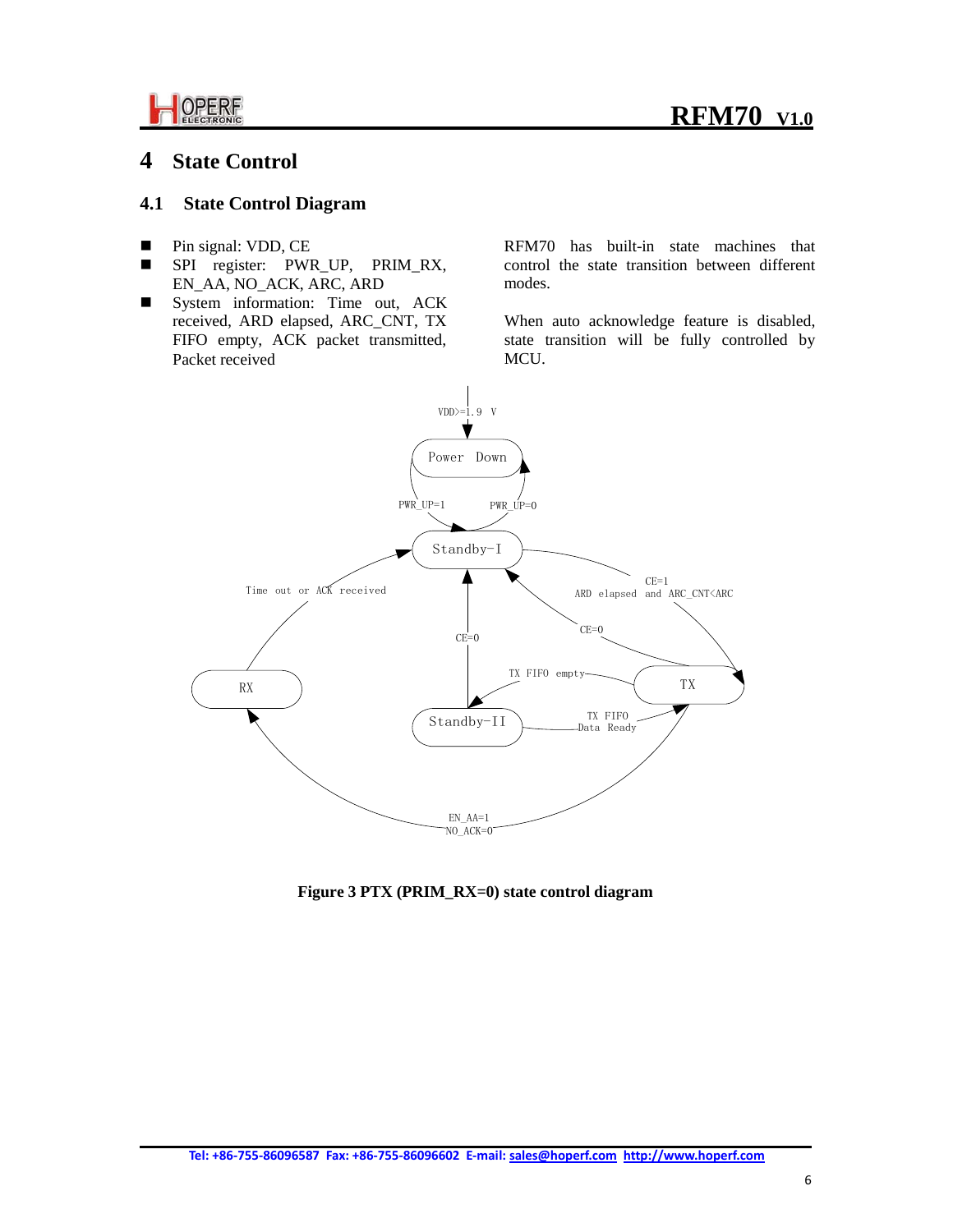



**Figure 4 PRX (PRIM\_RX=1) state control diagram**

#### **4.2 Power Down Mode**

In power down mode RFM70 is in sleep mode with minimal current consumption. SPI interface is still active in this mode, and all register values are available by SPI. Power down mode is entered by setting the PWR\_UP bit in the CONFIG register to low.

#### **4.3 Standby-I Mode**

By setting the PWR\_UP bit in the CONFIG register to 1 and de-asserting CE to 0, the device enters standby-I mode. Standby-I mode is used to minimize average current consumption while maintaining short start-up time. In this mode, part of the crystal oscillator is active. This is also the mode which the RFM70 returns to from TX or RX mode when CE is set low.

#### **4.4 Standby-II Mode**

In standby-II mode more clock buffers are active than in standby-I mode and much more current is used. Standby-II occurs when CE is held high on a PTX device with empty TX FIFO. If a new packet is uploaded to the TX FIFO in this mode, the device will automatically enter TX mode and the packet is transmitted.

#### **4.5 TX Mode**

#### **PTX** device (PRIM\_RX=0)

The TX mode is an active mode where the PTX device transmits a packet. To enter this mode from power down mode, the PTX device must have the PWR UP bit set high, PRIM\_RX bit set low, a payload in the TX FIFO, and a high pulse on the CE for more than 10µs.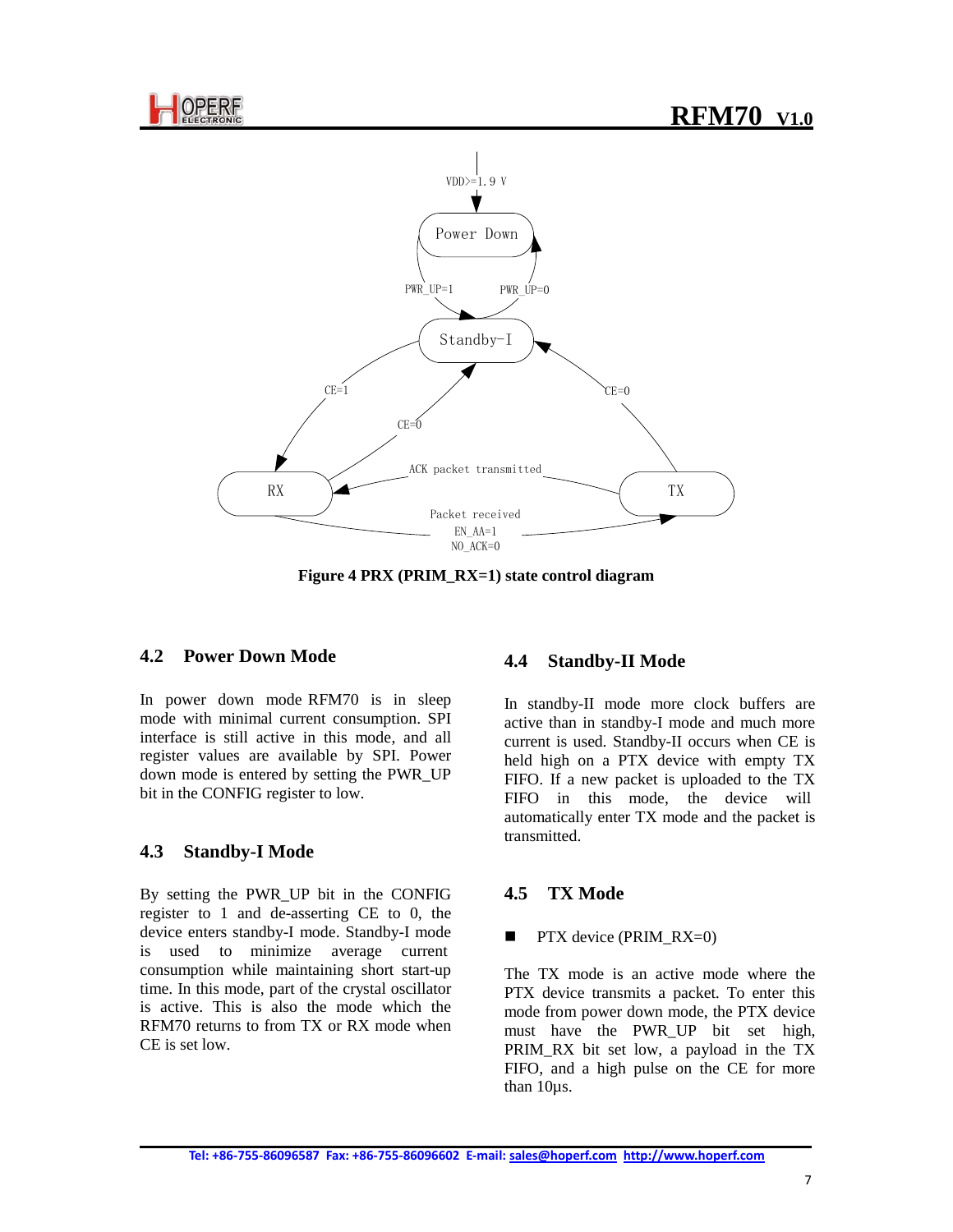The PTX device stays in TX mode until it finishes transmitting the current packet. If CE  $= 0$  it returns to standby-I mode. If  $CE = 1$ , the next action is determined by the status of the TX FIFO. If the TX FIFO is not empty the PTX device remains in TX mode, transmitting the next packet. If the TX FIFO is empty the PTX device goes into standby-II mode.

If the auto retransmit is enabled  $(EN AAA=1)$ and auto acknowledge is required (NO\_ACK=0), the PTX device will enter TX mode from standby-I mode when ARD elapsed and number of retried is less than ARC.

**PRX** device (PRIM  $RX=1$ )

The PRX device will enter TX mode from RX mode only when EN\_AA=1 and NO\_ACK=0 in received packet to transmit acknowledge packet with pending payload in TX FIFO.

## **4.6 RX Mode**

**PRX** device (PRIM  $RX=1$ )

The RX mode is an active mode where the RFM70 radio is configured to be a receiver. To enter this mode from standby-I mode, the PRX device must have the PWR\_UP bit set high, PRIM\_RX bit set high and the CE pin

## **5 Packet Processing**

## **5.1 Packet Format**

The packet format has a preamble, address, packet control, payload and CRC field.



**Figure 5 Packet Format**

set high. Or PRX device can enter this mode from TX mode after transmitting an acknowledge packet when EN\_AA=1 and NO ACK=0 in received packet.

In this mode the receiver demodulates the signals from the RF channel, constantly presenting the demodulated data to the packet processing engine. The packet processing engine continuously searches for a valid packet. If a valid packet is found (by a matching address and a valid CRC) the payload of the packet is presented in a vacant slot in the RX FIFO. If the RX FIFO is full, the received packet is discarded.

The PRX device remains in RX mode until the MCU configures it to standby-I mode or power down mode.

In RX mode a carrier detection (CD) signal is available. The CD is set to high when a RF signal is detected inside the receiving frequency channel. The internal CD signal is filtered before presented to CD register. The RF signal must be present for at least 128  $\mu$ s before the CD is set high.

**PTX** device (PRIM  $RX=0$ )

The PTX device will enter RX mode from TX mode only when EN\_AA=1 and NO\_ACK=0 to receive acknowledge packet.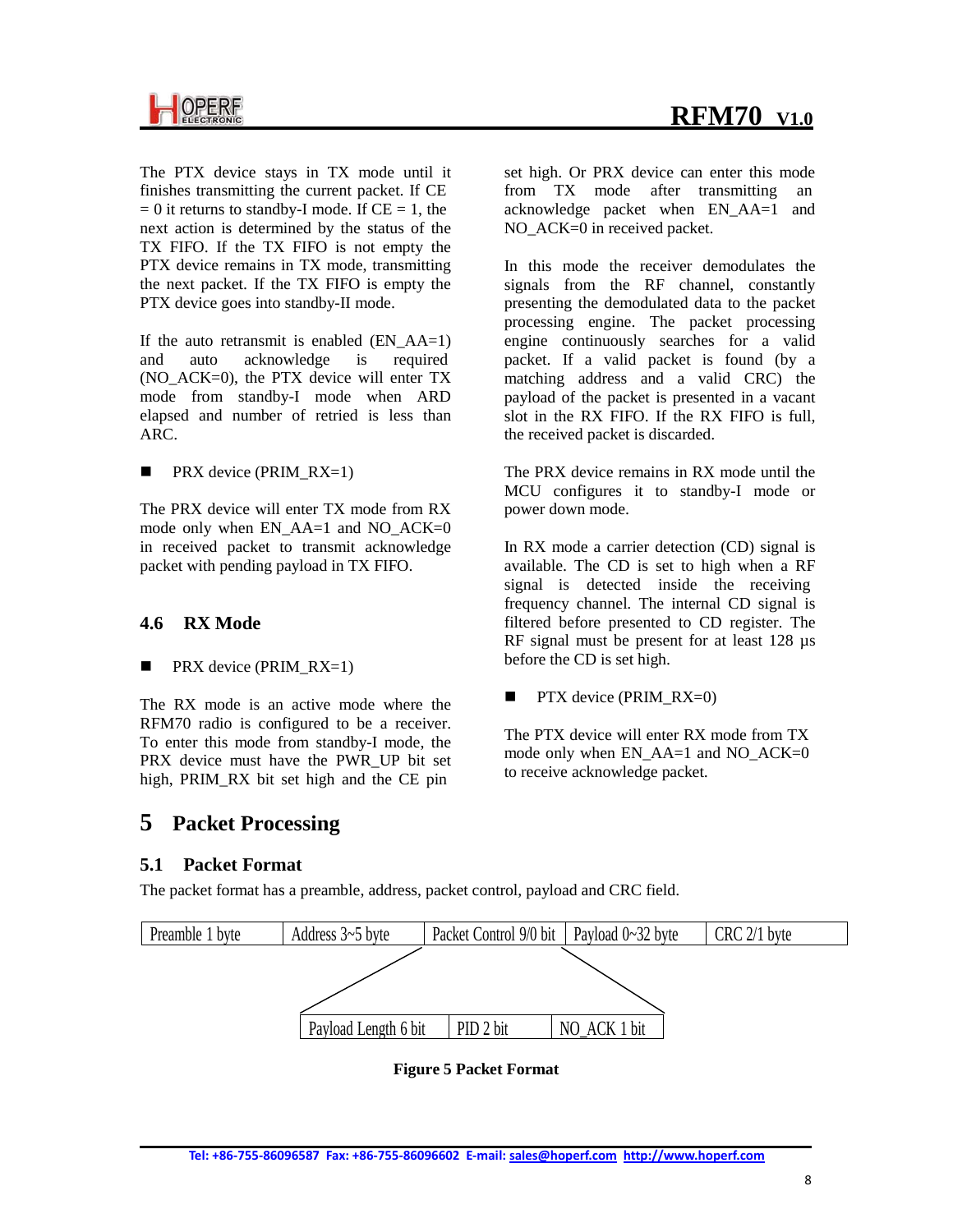

#### **5.1.1 Preamble**

The preamble is a bit sequence used to detect 0 and 1 levels in the receiver. The preamble is one byte long and is either 01010101 or 10101010. If the first bit in the address is 1 the preamble is automatically set to 10101010 and if the first bit is 0 the preamble is automatically set to 01010101. This is done to ensure there are enough transitions in the preamble to stabilize the receiver.

#### **5.1.2 Address**

This is the address for the receiver. An address ensures that the packet is detected by the target receiver. The address field can be configured to be 3, 4, or 5 bytes long by the AW register.

The PRX device can open up to six data pipes to support up to six PTX devices with unique addresses. All six PTX device addresses are searched simultaneously. In PRX side, the data pipes are enabled with the bits in the EN\_RXADDR register. By default only data pipe 0 and 1 are enabled.

Each data pipe address is configured in the RX\_ADDR\_PX registers.

Each pipe can have up to 5 bytes configurable address. Data pipe 0 has a unique 5 byte address. Data pipes 1-5 share the 4 most significant address bytes. The LSB byte must be unique for all 6 pipes.

To ensure that the ACK packet from the PRX is transmitted to the correct PTX, the PRX takes the data pipe address where it received the packet and uses it as the TX address when transmitting the ACK packet.

On the PRX the RX\_ADDR\_Pn, defined as the pipe address, must be unique. On the PTX the TX\_ADDR must be the same as the RX\_ADDR\_P0 on the PTX, and as the pipe address for the designated pipe on the PRX.

No other data pipe can receive data until a complete packet is received by a data pipe that

has detected its address. When multiple PTX devices are transmitting to a PRX, the ARD can be used to skew the auto retransmission so that they only block each other once.

#### **5.1.3 Packet Control**

When Dynamic Payload Length function is enabled, the packet control field contains a 6 bit payload length field, a 2 bit PID (Packet Identity) field and, a 1 bit NO ACK flag.

#### **Payload length**

The payload length field is only used if the Dynamic Payload Length function is enabled.

#### $\blacksquare$  PID

The 2 bit PID field is used to detect whether the received packet is new or retransmitted. PID prevents the PRX device from presenting the same payload more than once to the MCU. The PID field is incremented at the TX side for each new packet received through the SPI. The PID and CRC fields are used by the PRX device to determine whether a packet is old or new. When several data packets are lost on the link, the PID fields may become equal to the last received PID. If a packet has the same PID as the previous packet, RFM70 compares the CRC sums from both packets. If the CRC sums are also equal, the last received packet is considered a copy of the previously received packet and discarded.

#### NO ACK

The NO\_ACK flag is only used when the auto acknowledgement feature is used. Setting the flag high, tells the receiver that the packet is not to be auto acknowledged.

The PTX can set the NO\_ACK flag bit in the Packet Control Field with the command: W\_TX\_PAYLOAD\_NOACK.However, the function must first be enabled in the FEATURE register by setting the EN\_DYN\_ACK bit. When you use this option,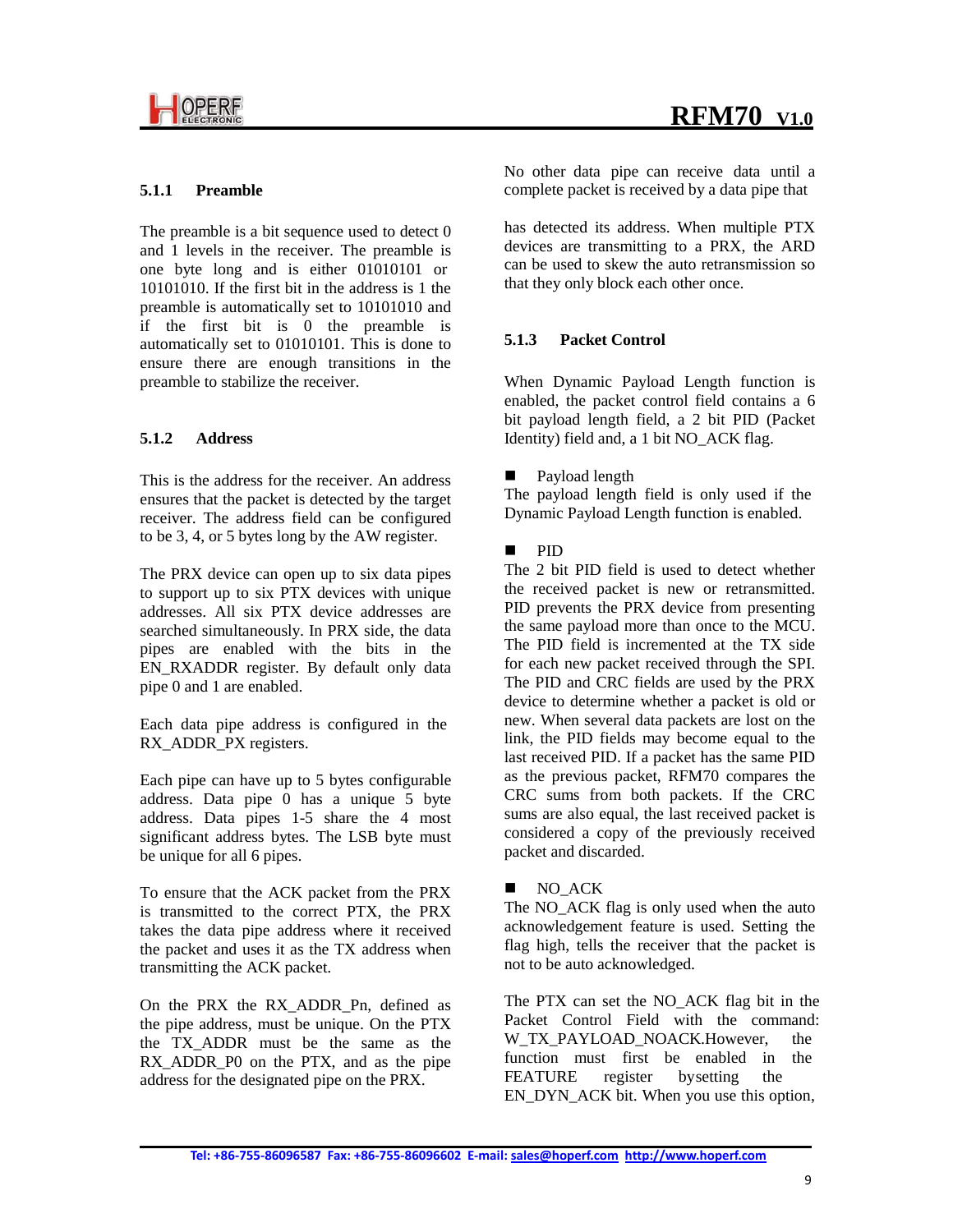

the PTX goes directly to standby-I mode after transmitting the packet and the PRX does not transmit an ACK packet when it receives the packet.

#### **5.1.4 Payload**

The payload is the user defined content of the packet. It can be 0 to 32 bytes wide, and it is transmitted on-air as it is uploaded (unmodified) to the device.

The RFM70 provides two alternatives for handling payload lengths, static and dynamic payload length. The static payload length of each of six data pipes can be individually set.

The default alternative is static payload length. With static payload length all packets between a transmitter and a receiver have the same length. Static payload length is set by the RX PW Px registers. The payload length on the transmitter side is set by the number of bytes clocked into the TX\_FIFO and must equal the value in the RX\_PW\_Px register on the receiver side. Each pipe has its own payload length.

Dynamic Payload Length (DPL) is an alternative to static payload length. DPL enables the transmitter to send packets with variable payload length to the receiver. This means for a system with different payload lengths it is not necessary to scale the packet length to the longest payload.

With DPL feature the RFM70 can decode the payload length of the received packet automatically instead of using the RX\_PW\_Px registers. The MCU can read the length of the received payload by using the command: R\_RX\_PL\_WID.

In order to enable DPL the EN\_DPL bit in the FEATURE register must be set. In RX mode the DYNPD register has to be set. A PTX that transmits to a PRX with DPL enabled must have the DPL\_P0 bit in DYNPD set.

#### **5.1.5 CRC**

The CRC is the error detection mechanism in the packet. The number of bytes in the CRC is set by the CRCO bit in the CONFIG register. It may be either 1 or 2 bytes and is calculated over the address, Packet Control Field, and Payload.

The polynomial for 1 byte CRC is  $X^8 + X^2 +$  $X + 1$ . Initial value is 0xFF. The polynomial for 2 byte CRC is  $X^{16} + X^{12} +$  $X^5$  + 1. Initial value is 0xFFFF.

No packet is accepted by receiver side if the CRC fails.

### **5.2 Packet Handling**

RFM70 uses burst mode for payload transmission and receive.

The transmitter fetches payload from TX FIFO, automatically assembles it into packet and transmits the packet in a very short burst period with 1Mbps or 2Mbps air data rate.

After transmission, if the PTX packet has the NO\_ACK flag set, RFM70 sets TX\_DS and gives an active low interrupt IRQ to MCU. If the PTX is ACK packet, the PTX needs receive ACK from the PRX and then asserts the TX\_DS IRQ.

The receiver automatically validates and disassembles received packet, if there is a valid packet within the new payload, it will write the payload into RX FIFO, set RX\_DR and give an active low interrupt IRQ to MCU.

When auto acknowledge is enabled  $(ENAA=1)$ , the PTX device will automatically wait for acknowledge packet after transmission, and re-transmit original packet with the delay of ARD until an acknowledge packet is received or the number of re-transmission exceeds a threshold ARC. If the later one happens, RFM70 will set MAX\_RT and give an active low interrupt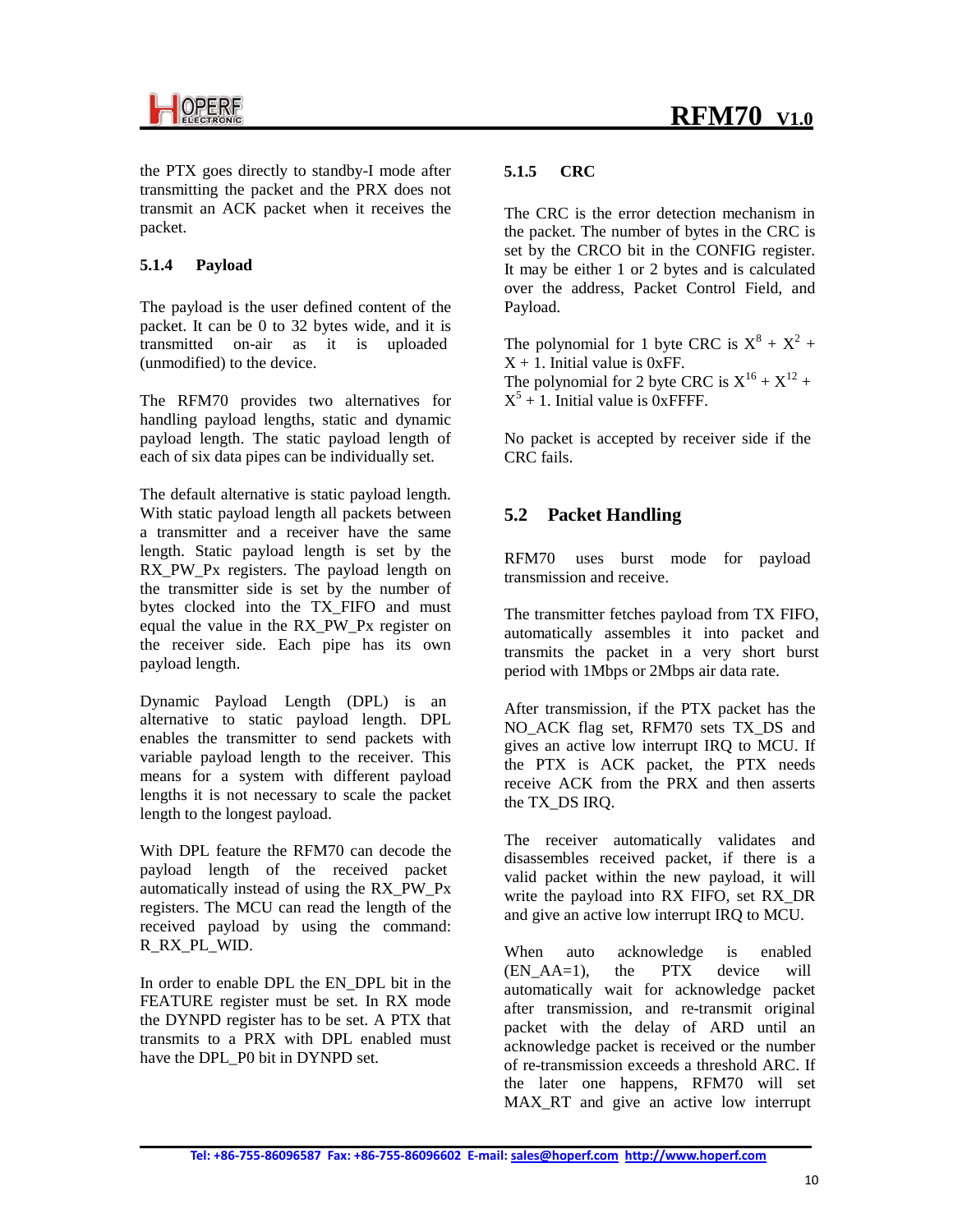IRQ to MCU. Two packet loss counters (ARC\_CNT and PLOS\_CNT) are incremented each time a packet is lost. The ARC\_CNT counts the number of retransmissions for the current transaction. The PLOS\_CNT counts the total number of retransmissions since the last channel change. ARC\_CNT is reset by initiating a new transaction. PLOS\_CNT is reset by writing to the RF\_CH register. It is possible to use the information in the OBSERVE TX register to make an overall assessment of the channel quality.

The PTX device will retransmit if its RX FIFO is full but received ACK frame has payload.

As an alternative for PTX device to auto retransmit it is possible to manually set the RFM70 to retransmit a packet a number of times. This is done by the REUSE\_TX\_PL command.

When auto acknowledge is enabled, the PRX device will automatically check the NO\_ACK field in received packet, and if NO\_ACK=0, it will automatically send an acknowledge packet to PTX device. If EN\_ACK\_PAY is set, and the acknowledge packet can also include pending payload in TX FIFO.

## **6 Data and Control Interface**

## **6.1 TX/RX FIFO**

The data FIFOs are used to store payload that is to be transmitted (TX FIFO) or payload that is received and ready to be clocked out (RX FIFO). The FIFO is accessible in both PTX mode and PRX mode.

There are three levels 32 bytes FIFO for both TX and RX, supporting both acknowledge mode or no acknowledge mode with up to six pipes.

- $\blacksquare$  TX three levels, 32 byte FIFO
- RX three levels, 32 byte FIFO

Both FIFOs have a controller and are

accessible through the SPI by using dedicated SPI commands. A TX FIFO in PRX can store payload for ACK packets to three different PTX devices. If the TX FIFO contains more than one payload to a pipe, payloads are handled using the first in first out principle. The TX FIFO in a PRX is blocked if all pending payloads are addressed to pipes where the link to the PTX is lost. In this case, the MCU can flush the TX FIFO by using the FLUSH\_TX command.

The RX FIFO in PRX may contain payload from up to three different PTX devices.

. A TX FIFO in PTX can have up to three payloads stored.

The TX FIFO can be written to by three commands, W\_TX\_PAYLOAD and W\_TX\_PAYLOAD\_NO\_ACK in PTX mode and W\_ACK\_PAYLOAD in PRX mode. All three commands give access to the TX\_PLD register.

The RX FIFO can be read by the command R\_RX\_PAYLOAD in both PTX and PRX mode. This command gives access to the RX\_PLD register.

The payload in TX FIFO in a PTX is NOT removed if the MAX\_RT IRQ is asserted.

In the FIFO\_STATUS register it is possible to read if the TX and RX FIFO are full or empty. The TX REUSE bit is also available in the FIFO\_STATUS register. TX\_REUSE is set by the SPI command REUSE TX PL, and is reset by the SPI command: W\_TX\_PAYLOAD or FLUSH TX.

## **6.2 Interrupt**

In RFM70 there is an active low interrupt (IRQ) pin, which is activated when TX\_DS IRQ, RX DR IRQ or MAX RT IRQ are set high by the state machine in the STATUS register. The IRQ pin resets when MCU writes

'1' to the IRQ source bit in the STATUS register. The IRQ mask in the CONFIG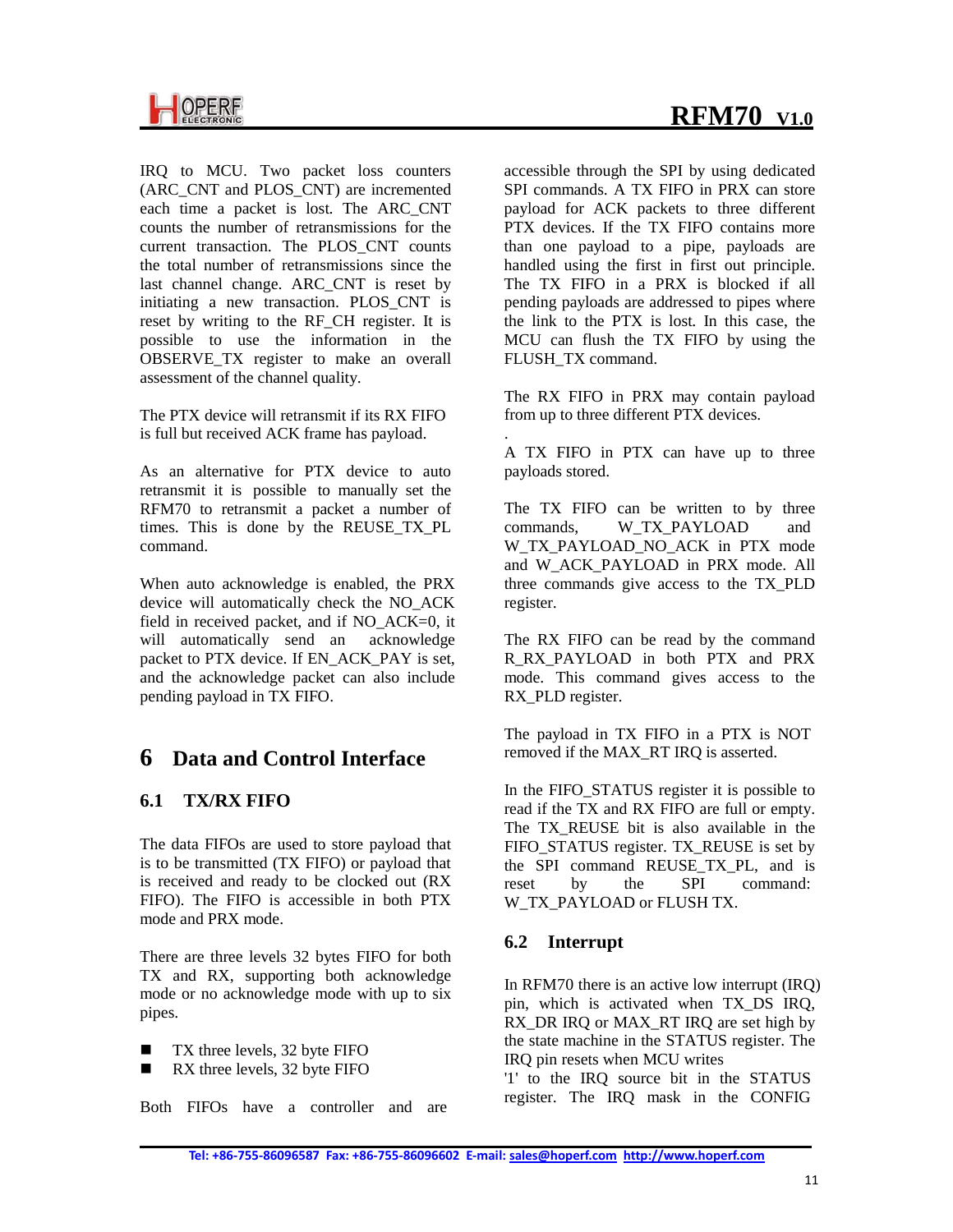

register is used to select the IRQ sources that are allowed to assert the IRQ pin. By setting one of the MASK bits high, the corresponding IRQ source is disabled. By default all IRQ sources are enabled.

The 3 bit pipe information in the STATUS register is updated during the IRQ pin high to low transition. If the STATUS register is read during an IRQ pin high to low transition, the pipe information is unreliable.

### **6.3 SPI Interface**

#### **6.3.1 SPI Command**

The SPI commands are shown in Table 2. Every new command must be started by a high

to low transition on CSN.

In parallel to the SPI command word applied on the MOSI pin, the STATUS register is shifted serially out on the MISO pin.

The serial shifting SPI commands is in the following format:

- <Command word: MSB bit to LSB bit (one byte)>
- $\blacksquare$  <Data bytes: LSB byte to MSB byte, MSB bit in each byte first> for all registers at bank 0 and register 9 to register 14 at bank 1
- **No. 25** <Data bytes: MSB byte to LSB byte, MSB bit in each byte first> for register 0 to register 8 at bank 1

| <b>Command name</b> | <b>Command</b><br>word<br>(binary) | # Data<br>bytes                     | <b>Operation</b>                                                                                                                                                                                                                                                                             |
|---------------------|------------------------------------|-------------------------------------|----------------------------------------------------------------------------------------------------------------------------------------------------------------------------------------------------------------------------------------------------------------------------------------------|
| <b>R REGISTER</b>   | $000A$ $AAAA$                      | $1 \text{ to } 5$<br>LSB byte first | Read command and status registers. $AAAAA =$<br>5 bit Register Map Address                                                                                                                                                                                                                   |
| W REGISTER          | $001A$ $AAAA$                      | $1$ to 5<br>LSB byte first          | Write command and status registers. $AAAAA = 5$<br>bit Register Map Address<br>Executable in power down or standby modes only.                                                                                                                                                               |
| R RX PAYLOAD        | 0110 0001                          | 1 to 32<br>LSB byte first           | Read RX-payload: $1 - 32$ bytes. A read operation<br>always starts at byte 0. Payload is deleted from FIFO<br>after it is read. Used in RX mode.                                                                                                                                             |
| W TX PAYLOAD        | 1010 0000                          | 1 to 32<br>LSB byte first           | Write TX-payload: $1 - 32$ bytes. A write operation<br>always starts at byte 0 used in TX payload.                                                                                                                                                                                           |
| <b>FLUSH_TX</b>     | 1110 0001                          | $\Omega$                            | Flush TX FIFO, used in TX mode                                                                                                                                                                                                                                                               |
| <b>FLUSH RX</b>     | 1110 0010                          | $\overline{0}$                      | Flush RX FIFO, used in RX mode<br>Should not be executed during transmission of<br>acknowledge, that is, acknowledge package will not<br>be completed.                                                                                                                                       |
| REUSE TX PL         | 1110 0011                          | $\Omega$                            | Used for a PTX device<br>Reuse last transmitted payload. Packets are repeatedly<br>retransmitted as long as CE is high.<br>TX payload reuse is active until<br>W_TX_PAYLOAD or FLUSH TX is executed. TX<br>payload reuse must not be activated or deactivated<br>during package transmission |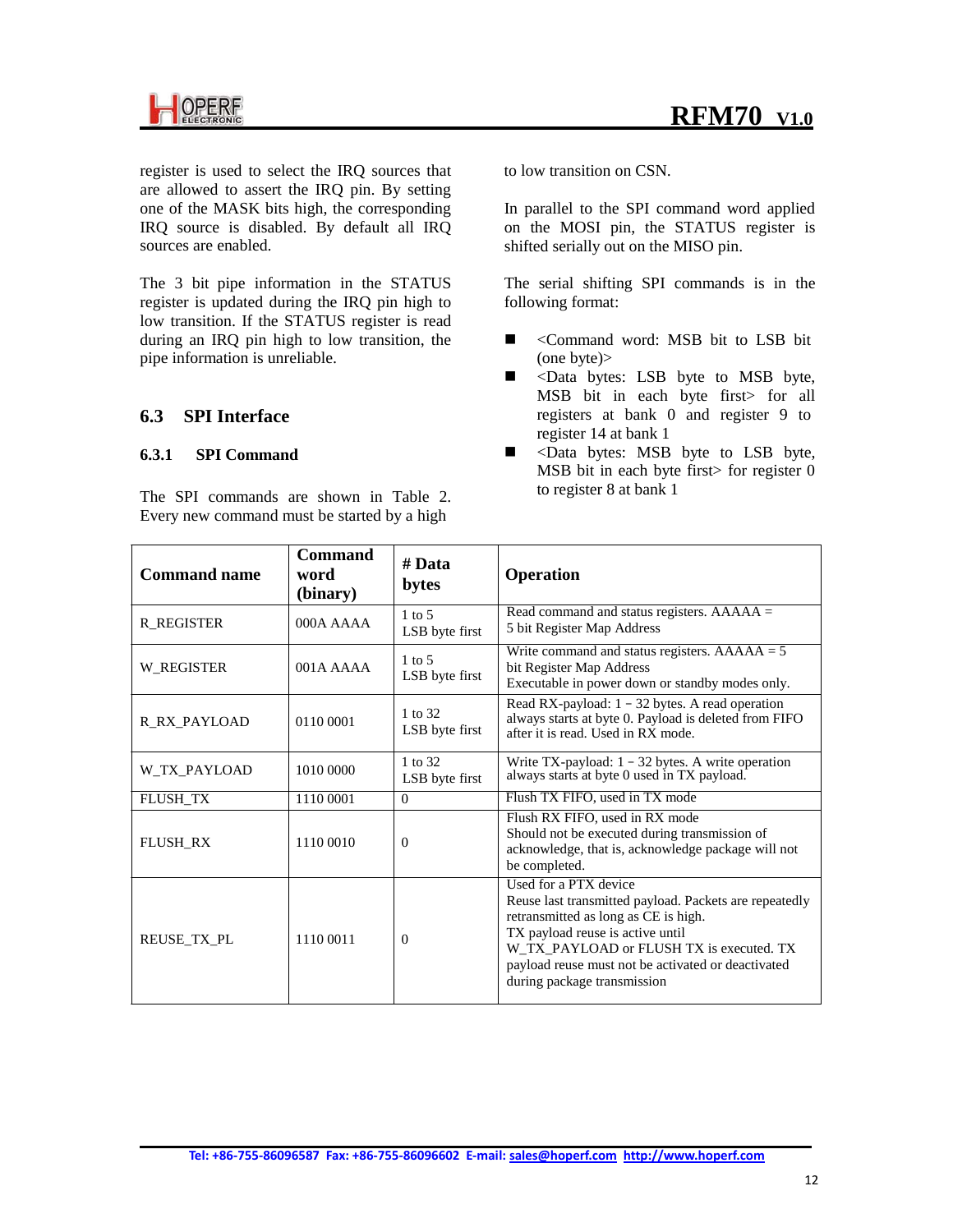

| <b>OPERF</b> |
|--------------|
| œ.<br>EGTR   |

| <b>ACTIVATE</b>               | 0101 0000 | 1                         | This write command followed by data 0x73 activates<br>the following features:<br>· R_RX_PL_WID<br>· W_ACK_PAYLOAD<br>· W_TX_PAYLOAD_NOACK<br>A new ACTIVATE command with the same data<br>deactivates them again. This is executable in power<br>down or stand by modes only.<br>The R_RX_PL_WID, W_ACK_PAYLOAD, and<br>W_TX_PAYLOAD_NOACK features registers are<br>initially in a deactivated state; a write has no effect, a<br>read only results in zeros on MISO. To activate these<br>registers, use the ACTIVATE command followed by<br>data 0x73. Then they can be accessed as any other<br>register. Use the same command and data to<br>deactivate the registers again.<br>This write command followed by data 0x53 toggles<br>the register bank, and the current register bank<br>number can be read out from REG7 [7] |
|-------------------------------|-----------|---------------------------|-----------------------------------------------------------------------------------------------------------------------------------------------------------------------------------------------------------------------------------------------------------------------------------------------------------------------------------------------------------------------------------------------------------------------------------------------------------------------------------------------------------------------------------------------------------------------------------------------------------------------------------------------------------------------------------------------------------------------------------------------------------------------------------------------------------------------------------|
| R RX PL WID                   | 0110 0000 |                           | Read RX-payload width for the top<br>R RX PAYLOAD in the RX FIFO.                                                                                                                                                                                                                                                                                                                                                                                                                                                                                                                                                                                                                                                                                                                                                                 |
| W ACK PAYLOAD                 | 1010 1PPP | 1 to 32<br>LSB byte first | Used in RX mode.<br>Write Payload to be transmitted together with<br>ACK packet on PIPE PPP. (PPP valid in the range<br>from 000 to 101). Maximum three ACK packet<br>payloads can be pending. Payloads with same PPP are<br>handled using first in - first out principle. Write<br>payload: 1-32 bytes. A write operation always starts<br>at byte 0.                                                                                                                                                                                                                                                                                                                                                                                                                                                                            |
| W_TX_PAYLOAD_NO<br><b>ACK</b> | 1011 0000 | 1 to 32<br>LSB byte first | Used in TX mode. Disables AUTOACK on this<br>specific packet.                                                                                                                                                                                                                                                                                                                                                                                                                                                                                                                                                                                                                                                                                                                                                                     |
| <b>NOP</b>                    | 1111 1111 | $\theta$                  | No Operation. Might be used to read the STATUS<br>register                                                                                                                                                                                                                                                                                                                                                                                                                                                                                                                                                                                                                                                                                                                                                                        |

**Table 2 SPI command**

#### **6.3.2 SPI Timing**



**Figure 6 SPI timing**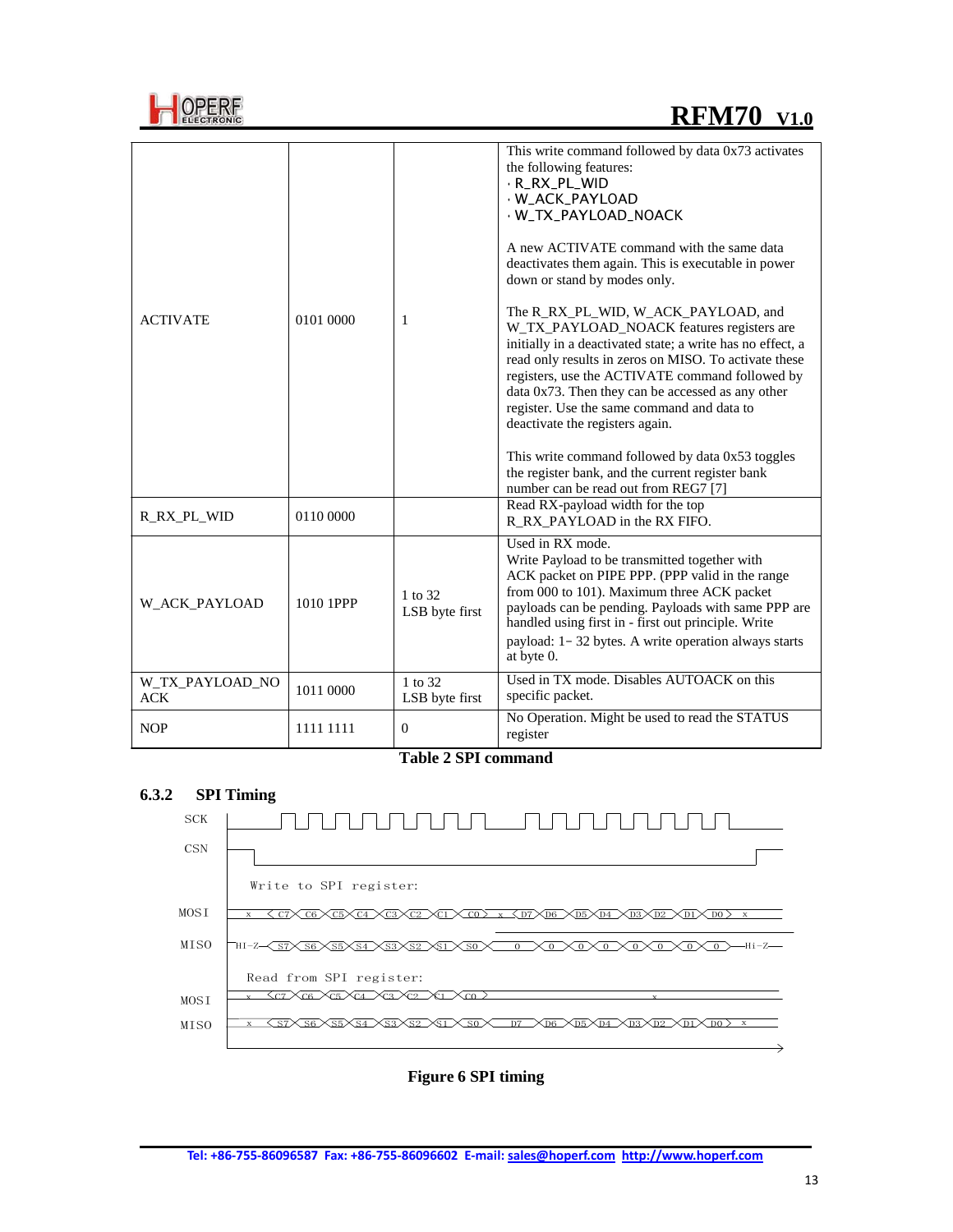

Cn: SPI command bit Sn: STATUS register bit Dn: Data Bit (LSB byte to MSB byte, MSB bit in each byte first)

Note: The SPI timing is for bank 0 and register 9 to 14 at bank 1. For register 0 to 8 at bank 1, the byte order is inversed that the MSB byte is R/W before LSB byte.



**Figure 7 SPI NOP timing diagram**

| <b>Symbol</b> | <b>Parameters</b>        | Min                           | <b>Max</b> | <b>Units</b> |
|---------------|--------------------------|-------------------------------|------------|--------------|
| Tdc           | Data to SCK Setup        | 10                            |            | ns           |
| Tdh           | <b>SCK</b> to Data Hold  | $\overline{c}$                |            | ns           |
| Tcsd          | CSN to Data Valid        |                               | 38         | ns           |
| Tcd           | <b>SCK</b> to Data Valid |                               | 55         | ns.          |
| Tcl           | <b>SCK Low Time</b>      | 40                            |            | ns           |
| Tch           | <b>SCK High Time</b>     | 40                            |            | ns.          |
| Fsck          | <b>SCK Frequency</b>     | $\theta$                      | 8          | MHz          |
| Tr, Tf        | <b>SCK Rise and Fall</b> |                               | 100        | ns.          |
| Tcc           | CSN to SCK Setup         | $\mathfrak{D}$                |            | ns           |
| Tcch          | <b>SCK to CSN Hold</b>   | $\overline{c}$                |            | ns           |
| Tcwh          | CSN Inactive time        | 50                            |            | ns.          |
| Tedz          | CSN to Output High Z     |                               | 38         | ns           |
|               |                          | Toble 2 CDI timing perspector |            |              |

**Table 3 SPI timing parameter**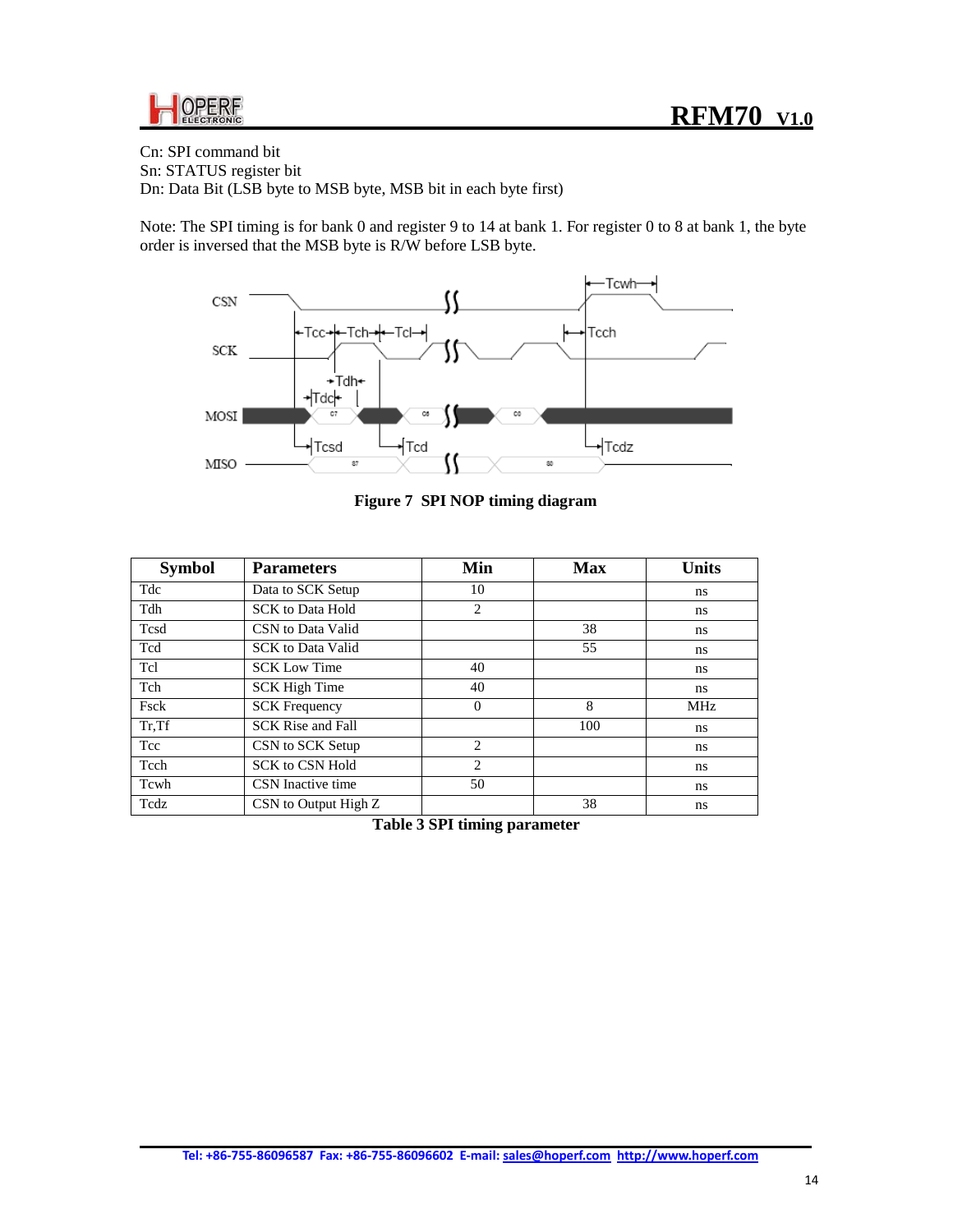

# **7 Register Map**

There are two register banks, which can be toggled by SPI command "ACTIVATE" followed with 0x53 byte, and bank status can be read from Bank0\_REG7 [7].

## **7.1 Register Bank 0**

| <b>Address</b><br>(Hex) | <b>Mnemonic</b>              | <b>Bit</b>               | <b>Reset</b><br><b>Value</b> | <b>Type</b> | <b>Description</b>                                                                                                                          |
|-------------------------|------------------------------|--------------------------|------------------------------|-------------|---------------------------------------------------------------------------------------------------------------------------------------------|
| 00                      | <b>CONFIG</b>                |                          |                              |             | <b>Configuration Register</b>                                                                                                               |
|                         | Reserved                     | 7                        | $\boldsymbol{0}$             | R/W         | Only '0' allowed                                                                                                                            |
|                         | MASK_RX_DR                   | 6                        | $\Omega$                     | R/W         | Mask interrupt caused by RX_DR<br>1: Interrupt not reflected on the IRQ pin<br>0: Reflect RX_DR as active low interrupt<br>on the IRQ pin   |
|                         | MASK_TX_DS                   | 5                        | $\theta$                     | R/W         | Mask interrupt caused by TX_DS<br>1: Interrupt not reflected on the IRQ pin<br>0: Reflect TX_DS as active low interrupt on<br>the IRQ pin   |
|                         | MASK_MAX_RT                  | $\overline{4}$           | $\Omega$                     | R/W         | Mask interrupt caused by MAX_RT<br>1: Interrupt not reflected on the IRQ pin<br>0: Reflect MAX_RT as active low interrupt<br>on the IRQ pin |
|                         | EN_CRC                       | 3                        | $\mathbf{1}$                 | R/W         | Enable CRC. Forced high if one of the bits<br>in the EN_AA is high                                                                          |
|                         | <b>CRCO</b>                  | $\overline{c}$           | $\Omega$                     | R/W         | CRC encoding scheme<br>$0'$ - 1 byte<br>$'1'$ - 2 bytes                                                                                     |
|                         | PWR_UP                       | 1                        | $\overline{0}$               | R/W         | 1: POWER UP, 0: POWER DOWN                                                                                                                  |
|                         | PRIM_RX                      | $\theta$                 | $\Omega$                     | R/W         | RX/TX control,<br>1: PRX, 0: PTX                                                                                                            |
|                         |                              |                          |                              |             |                                                                                                                                             |
| 01                      | EN AA                        |                          |                              |             | Enable "Auto Acknowledgment" Function                                                                                                       |
|                         | Reserved                     | 7:6                      | 0 <sub>0</sub>               | R/W         | Only '00' allowed                                                                                                                           |
|                         | $ENAA$ <sub>P5</sub>         | 5                        | 1                            | R/W         | Enable auto acknowledgement data pipe 5                                                                                                     |
|                         | ENAA_P4                      | $\overline{\mathcal{L}}$ | 1                            | R/W         | Enable auto acknowledgement data pipe 4                                                                                                     |
|                         | ENAA P3                      | $\overline{3}$           | $\mathbf{1}$                 | R/W         | Enable auto acknowledgement data pipe 3                                                                                                     |
|                         | $ENAA$ <sub>P2</sub>         | $\overline{2}$           | $\mathbf{1}$                 | R/W         | Enable auto acknowledgement data pipe 2                                                                                                     |
|                         | ENAA_P1                      | $\mathbf{1}$             | 1                            | R/W         | Enable auto acknowledgement data pipe 1                                                                                                     |
|                         | ENAA_PO                      | $\theta$                 | 1                            | R/W         | Enable auto acknowledgement data pipe 0                                                                                                     |
|                         |                              |                          |                              |             |                                                                                                                                             |
| 02                      | <b>EN_RXADDR</b><br>Reserved | 7:6                      | 0 <sub>0</sub>               | R/W         | <b>Enabled RX Addresses</b><br>Only '00' allowed                                                                                            |
|                         | ERX_P5                       | 5                        | $\mathbf{0}$                 | R/W         | Enable data pipe 5.                                                                                                                         |
|                         | ERX_P4                       | $\overline{4}$           | $\overline{0}$               | R/W         | Enable data pipe 4.                                                                                                                         |
|                         | ERX_P3                       | 3                        | $\theta$                     | R/W         | Enable data pipe 3.                                                                                                                         |
|                         | ERX <sub>P2</sub>            | $\overline{2}$           | $\overline{0}$               | R/W         | Enable data pipe 2.                                                                                                                         |
|                         | ERX <sub>P1</sub>            | $\mathbf{1}$             | $\mathbf{1}$                 | R/W         | Enable data pipe 1.                                                                                                                         |
|                         | ERX PO                       | $\theta$                 | 1                            | R/W         | Enable data pipe 0.                                                                                                                         |
|                         |                              |                          |                              |             |                                                                                                                                             |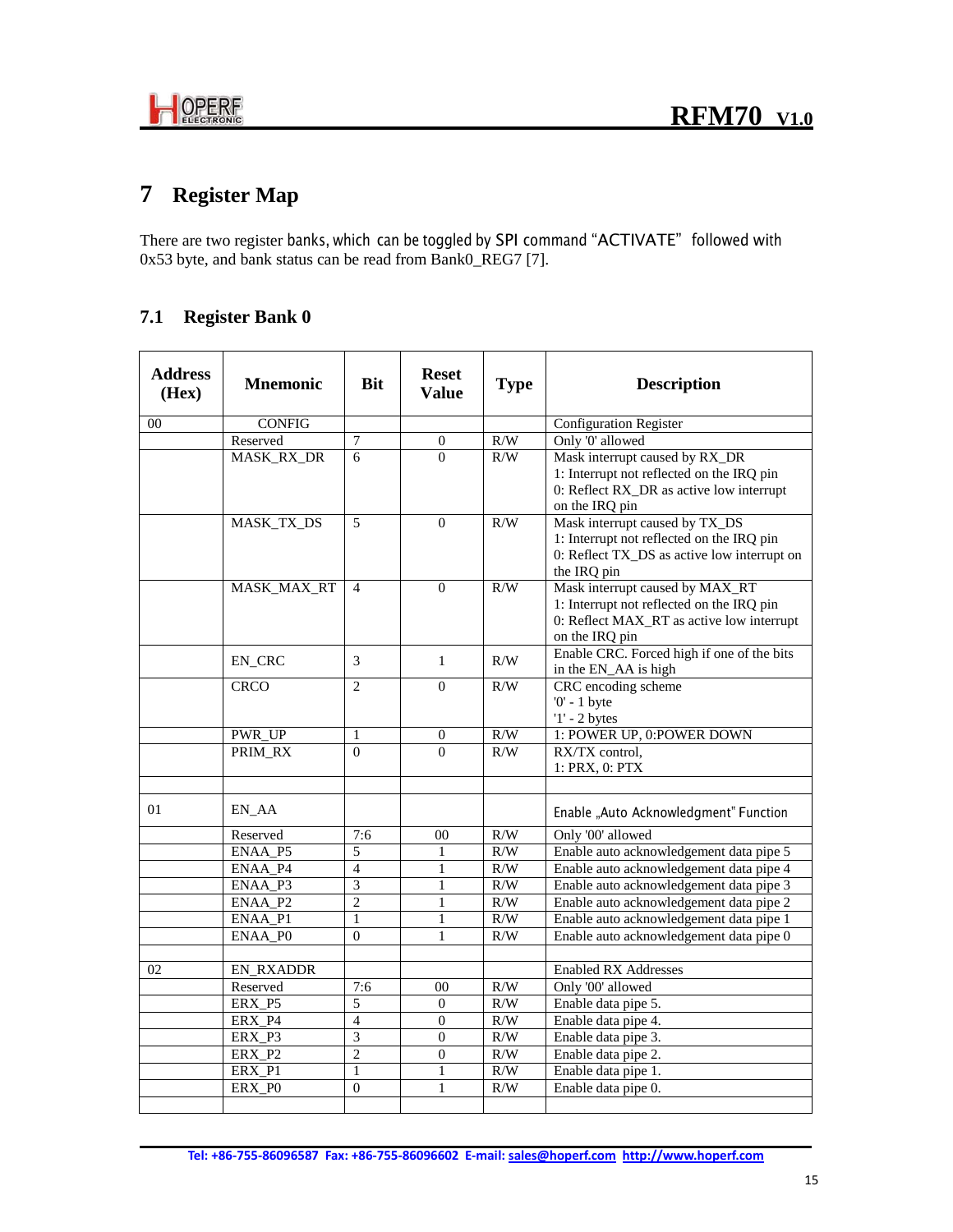

# **REM70** V1.0

| 03 | SETUP_AW         |                |                |            | Setup of Address Widths                                                                                                                                                     |
|----|------------------|----------------|----------------|------------|-----------------------------------------------------------------------------------------------------------------------------------------------------------------------------|
|    |                  |                |                |            | (common for all data pipes)<br>Only '000000' allowed                                                                                                                        |
|    | Reserved         | 7:2            | 000000         | R/W        |                                                                                                                                                                             |
|    | AW               | 1:0            | 11             | R/W        | RX/TX Address field width<br>'00' - Illegal<br>$'01'$ - 3 bytes<br>$'10'$ - 4 bytes<br>$'11' - 5$ bytes<br>LSB bytes are used if address width is<br>below 5 bytes          |
|    |                  |                |                |            |                                                                                                                                                                             |
| 04 | SETUP_RETR       |                |                |            | Setup of Automatic Retransmission                                                                                                                                           |
|    | <b>ARD</b>       | 7:4            | 0000           | R/W        | Auto Retransmission Delay<br>"0000" - Wait 250 us<br>"0001" - Wait 500 us<br>"0010" - Wait 750 us<br>" $1111"$ – Wait 4000 us<br>(Delay defined from end of transmission to |
|    | <b>ARC</b>       | 3:0            | 0011           | R/W        | start of next transmission)<br>Auto Retransmission Count<br>"0000" -Re-Transmit disabled<br>"0001" - Up to 1 Re-Transmission on fail<br>of AA                               |
|    |                  |                |                |            | "1111" - Up to 15 Re-Transmission on fail<br>of AA                                                                                                                          |
|    |                  |                |                |            |                                                                                                                                                                             |
| 05 | RF_CH            |                |                |            | RF Channel                                                                                                                                                                  |
|    | Reserved         | 7              | $\mathbf{0}$   | R/W        | Only '0' allowed                                                                                                                                                            |
|    | RF_CH            | 6:0            | 0000010        | R/W        | Sets the frequency channel                                                                                                                                                  |
|    | RF_SETUP         |                |                |            |                                                                                                                                                                             |
| 06 | Reserved         | 7              | $\theta$       |            | RF Setup Register<br>Reserved                                                                                                                                               |
|    |                  | 6              | $\overline{0}$ | R/W<br>R/W | Reserved                                                                                                                                                                    |
|    |                  | $\overline{5}$ | $\mathbf{1}$   | R/W        | Reserved                                                                                                                                                                    |
|    |                  | $\overline{4}$ | 1              |            | Reserved                                                                                                                                                                    |
|    | RF_DR            | $\overline{3}$ | 1              | R/W        | Air Data Rate<br>" $0" - 1$ Mbps<br>" $l"$ – 2Mbps                                                                                                                          |
|    | $RF_PWR[1:0]$    | 2:1            | 11             | R/W        | Set RF output power in TX mode<br>$RF_PWR[1:0]$<br>$'00'$ - -10 dBm<br>$01' - -5$ dBm<br>$'10' - 0$ dBm<br>$'11' - 5$ dBm                                                   |
|    | <b>LNA HCURR</b> | $\mathbf{0}$   | $\mathbf{1}$   | R/W        | Setup LNA gain<br>0:Low gain(20dB down)<br>1:High gain                                                                                                                      |
| 07 | <b>STATUS</b>    |                |                |            | Status Register (In parallel to the SPI<br>command word applied on the MOSI pin,<br>the STATUS register is shifted serially out<br>on the MISO pin)                         |
|    | <b>RBANK</b>     | 7              | $\overline{0}$ | R          | Register bank selection states. Switch<br>register bank is done by SPI command<br>"ACTIVATE" followed by 0x53<br>0: Register bank 0                                         |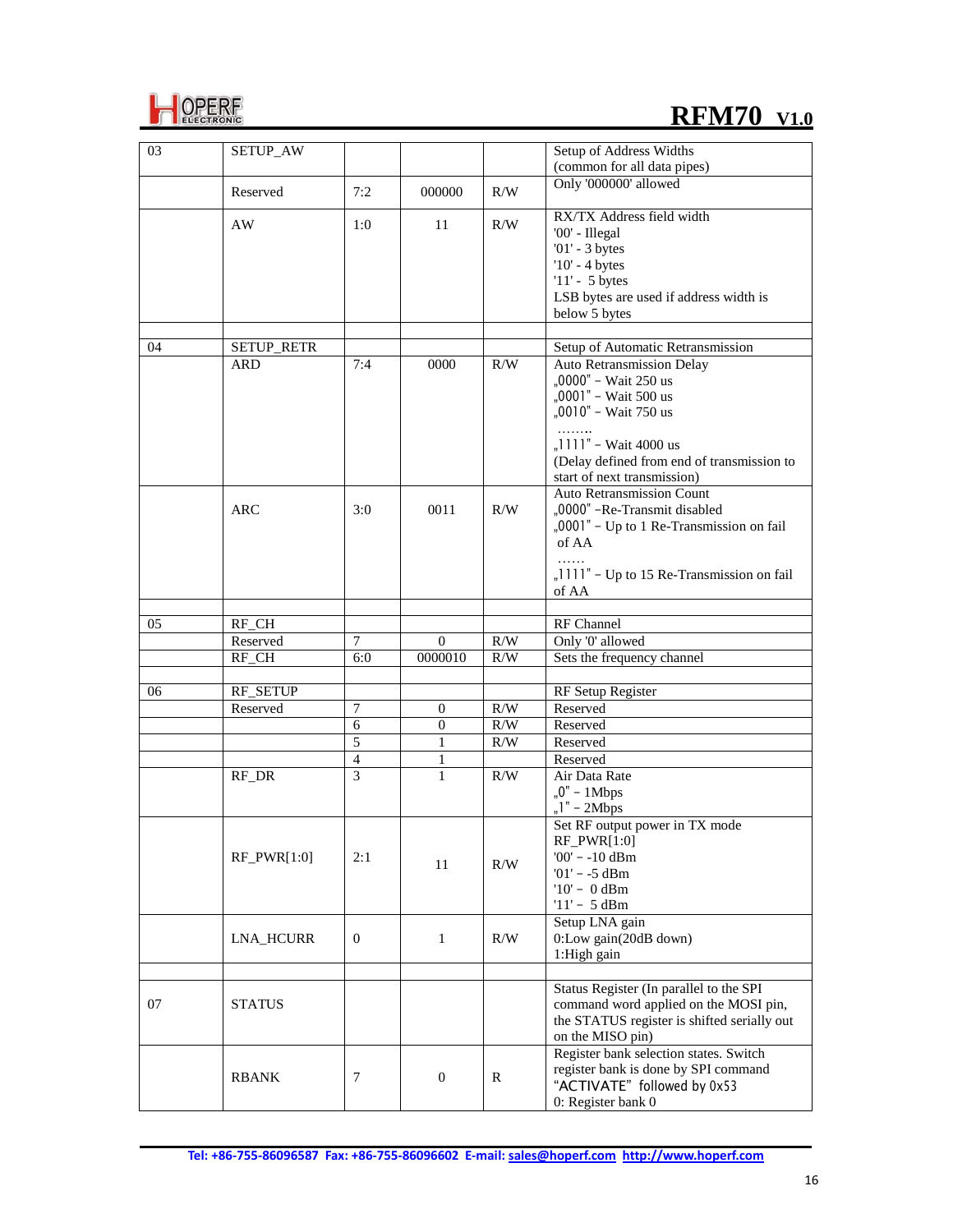

# **REM70** V1.0

|                |                   |                |              |              | 1: Register bank 1                                                               |
|----------------|-------------------|----------------|--------------|--------------|----------------------------------------------------------------------------------|
|                | RX_DR             | 6              | $\Omega$     | R/W          | Data Ready RX FIFO interrupt                                                     |
|                |                   |                |              |              | Asserted when new data arrives RX FIFO                                           |
|                |                   |                |              |              | Write 1 to clear bit.                                                            |
|                | TX_DS             | 5              | $\Omega$     | R/W          | Data Sent TX FIFO interrupt                                                      |
|                |                   |                |              |              | Asserted when packet transmitted on TX. If                                       |
|                |                   |                |              |              | AUTO_ACK is activated, this bit is set high                                      |
|                |                   |                |              |              | only when ACK is received.                                                       |
|                |                   |                |              |              | Write 1 to clear bit.                                                            |
|                |                   |                |              |              | Maximum number of TX retransmits                                                 |
|                | MAX_RT            | 4              | $\mathbf{0}$ | R/W          |                                                                                  |
|                |                   |                |              |              | interrupt                                                                        |
|                |                   |                |              |              | Write 1 to clear bit. If MAX_RT is asserted                                      |
|                |                   |                |              |              | it must be cleared to enable further                                             |
|                |                   |                |              |              | communication.                                                                   |
|                | RX_P_NO           | 3:1            | 111          | R            | Data pipe number for the payload available                                       |
|                |                   |                |              |              | for reading from RX_FIFO                                                         |
|                |                   |                |              |              | 000-101: Data Pipe Number                                                        |
|                |                   |                |              |              | 110: Not used                                                                    |
|                |                   |                |              |              | 111: RX FIFO Empty                                                               |
|                | TX_FULL           | $\overline{0}$ | $\mathbf{0}$ | R            | TX FIFO full flag.                                                               |
|                |                   |                |              |              | 1: TX FIFO full                                                                  |
|                |                   |                |              |              | 0: Available locations in TX FIFO                                                |
|                |                   |                |              |              |                                                                                  |
| 08             | <b>OBSERVE_TX</b> |                |              |              | Transmit observe register                                                        |
|                | PLOS_CNT          | 7:4            | 0000         | R            | Count lost packets. The counter is overflow                                      |
|                |                   |                |              |              | protected to 15, and discontinues at max                                         |
|                |                   |                |              |              | until reset. The counter is reset by writing to                                  |
|                |                   |                |              |              | RF_CH.                                                                           |
|                |                   |                |              |              |                                                                                  |
|                |                   |                |              |              | Count retransmitted packets. The counter is                                      |
|                | ARC_CNT           | 3:0            | 0000         | R            | reset when transmission of a new packet                                          |
|                |                   |                |              |              | starts.                                                                          |
| 09             | CD                |                |              |              |                                                                                  |
|                | Reserved          | 7:1            | 000000       | R            |                                                                                  |
|                | CD                | $\theta$       | $\Omega$     | $\mathbb{R}$ | <b>Carrier Detect</b>                                                            |
|                |                   |                |              |              |                                                                                  |
|                |                   |                |              |              | Receive address data pipe 0. 5 Bytes                                             |
| 0A             | RX_ADDR_P0        | 39:0           | 0xE7E7E      | R/W          | maximum length. (LSB byte is written first.                                      |
|                |                   |                | 7E7E7        |              | Write the number of bytes defined by                                             |
|                |                   |                |              |              | SETUP_AW)                                                                        |
|                |                   |                |              |              | Receive address data pipe 1.5 Bytes                                              |
| 0B             | RX_ADDR_P1        | 39:0           | 0xC2C2C      | R/W          |                                                                                  |
|                |                   |                | 2C2C2        |              | maximum length. (LSB byte is written first.                                      |
|                |                   |                |              |              | Write the number of bytes defined by                                             |
|                |                   |                |              |              | SETUP_AW)                                                                        |
| 0 <sup>C</sup> | RX_ADDR_P2        | 7:0            | 0xC3         | R/W          | Receive address data pipe 2. Only LSB                                            |
|                |                   |                |              |              | MSB bytes is equal to RX_ADDR_P1[39:8]                                           |
| 0 <sub>D</sub> | RX_ADDR_P3        | 7:0            | 0xC4         | R/W          | Receive address data pipe 3. Only LSB                                            |
|                |                   |                |              |              | MSB bytes is equal to RX_ADDR_P1[39:8]<br>Receive address data pipe 4. Only LSB. |
| 0E             | RX_ADDR_P4        | 7:0            | 0xC5         | R/W          |                                                                                  |
|                |                   |                |              |              | MSB bytes is equal to RX_ADDR_P1[39:8]                                           |
| 0F             | RX_ADDR_P5        | 7:0            | 0xC6         | R/W          | Receive address data pipe 5. Only LSB.                                           |
|                |                   |                |              |              | MSB bytes is equal to RX_ADDR_P1[39:8]                                           |
|                |                   |                |              |              | Transmit address. Used for a PTX device                                          |
|                |                   |                |              |              | only.                                                                            |
| 10             | TX_ADDR           | 39:0           | 0xE7E7E      | R/W          | (LSB byte is written first)                                                      |
|                |                   |                | 7E7E7        |              | Set RX_ADDR_P0 equal to this address to                                          |
|                |                   |                |              |              | handle automatic acknowledge if this is a                                        |
|                |                   |                |              |              | PTX device                                                                       |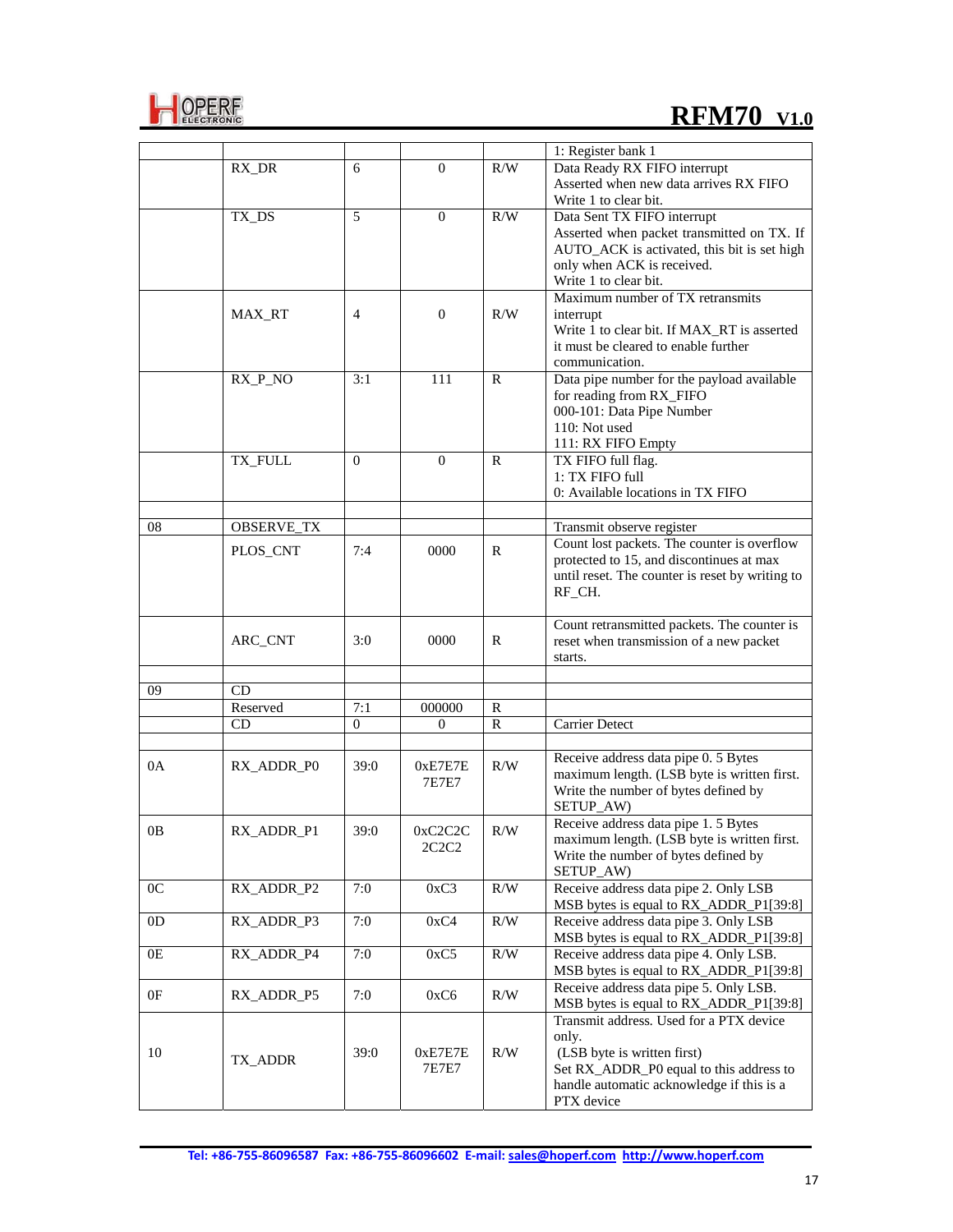

| 11 | RX_PW_P0        |     |          |           |                                            |
|----|-----------------|-----|----------|-----------|--------------------------------------------|
|    | Reserved        | 7:6 | 00       | R/W       | Only '00' allowed                          |
|    |                 |     |          |           | Number of bytes in RX payload in data pipe |
|    |                 |     |          |           | 0 (1 to 32 bytes).                         |
|    |                 |     |          |           | 0: not used                                |
|    | RX_PW_P0        | 5:0 | 000000   | $\rm R/W$ | $1 = 1$ byte                               |
|    |                 |     |          |           |                                            |
|    |                 |     |          |           | $32 = 32$ bytes                            |
|    |                 |     |          |           |                                            |
| 12 | $RX_PW_P1$      |     |          |           |                                            |
|    | Reserved        | 7:6 | 00       | R/W       | Only '00' allowed                          |
|    |                 |     |          |           | Number of bytes in RX payload in data pipe |
|    |                 |     |          |           | 1 (1 to 32 bytes).                         |
|    | RX_PW_P1        | 5:0 |          |           |                                            |
|    |                 |     | 000000   | R/W       | 0: not used                                |
|    |                 |     |          |           | $1 = 1$ byte                               |
|    |                 |     |          |           |                                            |
|    |                 |     |          |           | $32 = 32$ bytes                            |
|    |                 |     |          |           |                                            |
| 13 | RX_PW_P2        |     |          |           |                                            |
|    | Reserved        | 7:6 | 00       | R/W       | Only '00' allowed                          |
|    |                 |     |          |           | Number of bytes in RX payload in data pipe |
|    | RX_PW_P2        | 5:0 | 000000   | R/W       | 2 (1 to 32 bytes).                         |
|    |                 |     |          |           | 0: not used                                |
|    |                 |     |          |           | $1 = 1$ byte                               |
|    |                 |     |          |           |                                            |
|    |                 |     |          |           | $32 = 32$ bytes                            |
|    |                 |     |          |           |                                            |
| 14 | RX_PW_P3        |     |          |           |                                            |
|    | Reserved        | 7:6 | 00       | R/W       | Only '00' allowed                          |
|    |                 |     |          |           | Number of bytes in RX payload in data pipe |
|    |                 | 5:0 | 000000   |           | 3 (1 to 32 bytes).                         |
|    | RX PW P3        |     |          | R/W       | 0: not used                                |
|    |                 |     |          |           | $1 = 1$ byte                               |
|    |                 |     |          |           |                                            |
|    |                 |     |          |           | $32 = 32$ bytes                            |
|    |                 |     |          |           |                                            |
| 15 | RX_PW_P4        |     |          |           |                                            |
|    | Reserved        | 7:6 | 00       | R/W       | Only '00' allowed                          |
|    |                 |     |          |           | Number of bytes in RX payload in data pipe |
|    |                 |     |          |           | 4 (1 to 32 bytes).                         |
|    | RX_PW_P4        | 5:0 | 000000   | R/W       | 0: not used                                |
|    |                 |     |          |           | $1 = 1$ byte                               |
|    |                 |     |          |           |                                            |
|    |                 |     |          |           | $32 = 32$ bytes                            |
|    |                 |     |          |           |                                            |
| 16 | RX_PW_P5        |     |          |           |                                            |
|    | Reserved        | 7:6 | $00\,$   | R/W       | Only '00' allowed                          |
|    |                 |     |          |           | Number of bytes in RX payload in data pipe |
|    | RX_PW_P5        |     | 000000   |           | 5 (1 to 32 bytes).                         |
|    |                 | 5:0 |          |           | 0: not used                                |
|    |                 |     |          | R/W       | $1 = 1$ byte                               |
|    |                 |     |          |           | $\ddots$                                   |
|    |                 |     |          |           | $32 = 32$ bytes                            |
|    |                 |     |          |           |                                            |
| 17 | FIFO_STATUS     |     |          |           | FIFO Status Register                       |
|    | Reserved        | 7   | 0        | R/W       | Only '0' allowed                           |
|    | <b>TX_REUSE</b> | 6   | $\Omega$ |           | Reuse last transmitted data packet if set  |
|    |                 |     |          | R         | high.                                      |
|    |                 |     |          |           |                                            |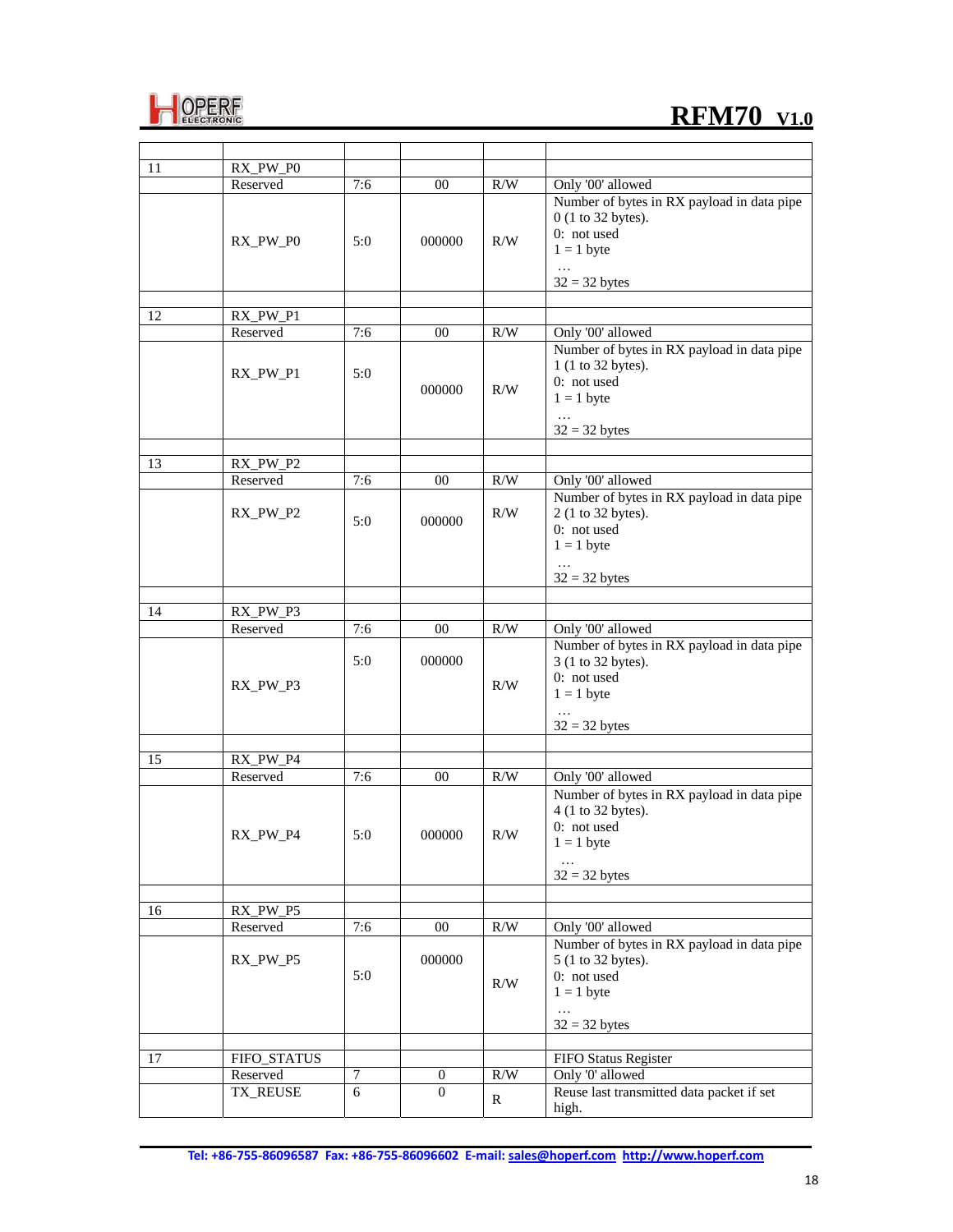

# **REM70** V1.0

|                                                                                          |                                  |                         |                  |     | The packet is repeatedly retransmitted as<br>long as CE is high. TX_REUSE is set by the<br>SPI command REUSE_TX_PL, and is reset<br>by the SPI command W_TX_PAYLOAD<br>or FLUSH TX                                                              |  |
|------------------------------------------------------------------------------------------|----------------------------------|-------------------------|------------------|-----|-------------------------------------------------------------------------------------------------------------------------------------------------------------------------------------------------------------------------------------------------|--|
|                                                                                          | TX_FULL                          | 5                       | $\mathbf{0}$     | R   | TX FIFO full flag<br>1: TX FIFO full; 0: Available locations in<br>TX FIFO                                                                                                                                                                      |  |
|                                                                                          | TX_EMPTY                         | $\overline{4}$          | 1                | R   | TX FIFO empty flag.<br>1: TX FIFO empty<br>0: Data in TX FIFO                                                                                                                                                                                   |  |
|                                                                                          | Reserved                         | 3:2                     | 00               | R/W | Only '00' allowed                                                                                                                                                                                                                               |  |
|                                                                                          | <b>RX FULL</b>                   | 1                       | $\overline{0}$   | R   | RX FIFO full flag<br>1: RX FIFO full<br>0: Available locations in RX FIFO                                                                                                                                                                       |  |
|                                                                                          | RX_EMPTY                         | $\overline{0}$          | $\mathbf{1}$     | R   | RX FIFO empty flag<br>1: RX FIFO empty<br>0: Data in RX FIFO                                                                                                                                                                                    |  |
| N/A                                                                                      | <b>ACK PLD</b>                   | 255:0                   | X                | W   | Written by separate SPI command ACK<br>packet payload to data pipe number PPP<br>given in SPI command<br>Used in RX mode only<br>Maximum three ACK packet payloads can<br>be pending. Payloads with same PPP are<br>handled first in first out. |  |
| N/A                                                                                      | TX PLD                           | 255:0                   | X                | W   | Written by separate SPI command TX data<br>pay-load register 1 - 32 bytes. This register<br>is implemented as a FIFO with three levels.<br>Used in TX mode only                                                                                 |  |
| N/A                                                                                      | RX_PLD                           | 255:0                   | X                | R   | Read by separate SPI command<br>RX data payload register. 1 - 32 bytes.<br>This register is implemented as a FIFO with<br>three levels.<br>All RX channels share the same FIFO.                                                                 |  |
| 1 <sup>C</sup>                                                                           | <b>DYNPD</b>                     |                         |                  |     | Enable dynamic payload length                                                                                                                                                                                                                   |  |
|                                                                                          | Reserved                         | 7:6                     | 0                | R/W | Only "00" allowed                                                                                                                                                                                                                               |  |
|                                                                                          | DPL P5                           | 5                       | $\Omega$         | R/W | Enable dynamic payload length data pipe 5.<br>(Requires EN_DPL and ENAA_P5)                                                                                                                                                                     |  |
|                                                                                          | DPL_P4                           | $\overline{4}$          | $\overline{0}$   | R/W | Enable dynamic payload length data pipe 4.<br>(Requires EN_DPL and ENAA_P4)                                                                                                                                                                     |  |
|                                                                                          | DPL_P3                           | $\overline{\mathbf{3}}$ | $\boldsymbol{0}$ | R/W | Enable dynamic payload length data pipe 3.<br>(Requires EN_DPL and ENAA_P3)                                                                                                                                                                     |  |
|                                                                                          | DPL_P2                           | 2                       | $\mathbf{0}$     | R/W | Enable dynamic payload length data pipe 2.<br>(Requires EN_DPL and ENAA_P2)                                                                                                                                                                     |  |
|                                                                                          | $DPL$ <sub><math>P1</math></sub> | 1                       | 0                | R/W | Enable dynamic payload length data pipe 1.<br>(Requires EN_DPL and ENAA_P1)                                                                                                                                                                     |  |
|                                                                                          | DPL_P0                           | $\overline{0}$          | $\mathbf{0}$     | R/W | Enable dynamic payload length data pipe 0.<br>(Requires EN_DPL and ENAA_P0)                                                                                                                                                                     |  |
| 1 <sub>D</sub>                                                                           | <b>FEATURE</b>                   |                         |                  | R/W | <b>Feature Register</b>                                                                                                                                                                                                                         |  |
|                                                                                          | Reserved                         | 7:3                     | $\mathbf{0}$     | R/W | Only "00000" allowed                                                                                                                                                                                                                            |  |
|                                                                                          | EN DPL                           | $\overline{c}$          | $\mathbf{0}$     | R/W | Enables Dynamic Payload Length                                                                                                                                                                                                                  |  |
|                                                                                          | EN_ACK_PAY                       | 1                       | $\mathbf{0}$     | R/W | Enables Payload with ACK                                                                                                                                                                                                                        |  |
|                                                                                          | EN_DYN_ACK                       | $\mathbf{0}$            | $\mathbf{0}$     | R/W | Enables the W_TX_PAYLOAD_NOACK<br>command                                                                                                                                                                                                       |  |
| Note: Don't write reserved registers and registers at other addresses in register bank 0 |                                  |                         |                  |     |                                                                                                                                                                                                                                                 |  |

**Table 4 Register Bank 0**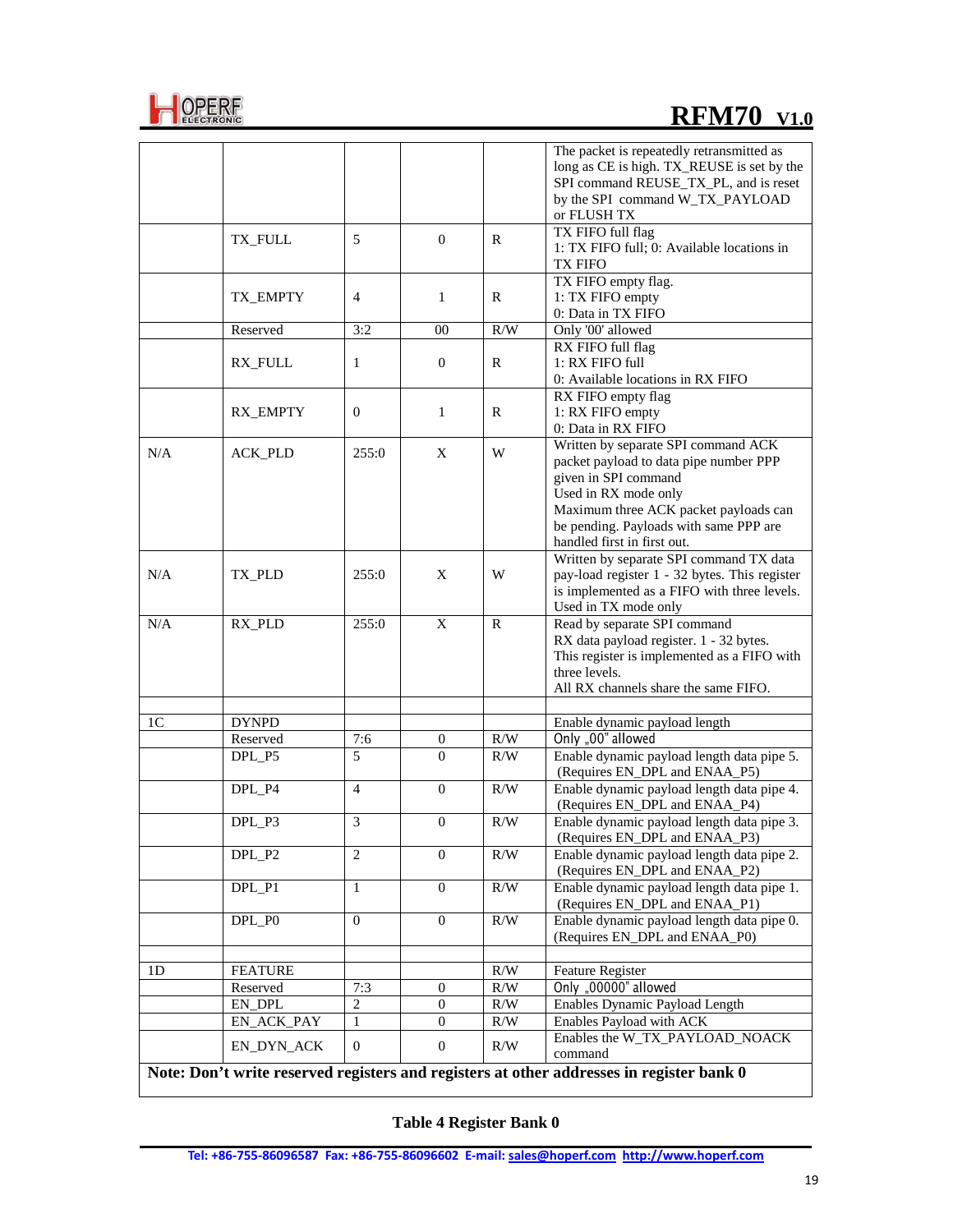

## **7.2 Register Bank 1**

| <b>Address</b> |                    |            | <b>Reset</b>   |                |                                        |
|----------------|--------------------|------------|----------------|----------------|----------------------------------------|
| (Hex)          | <b>Mnemonic</b>    | <b>Bit</b> | <b>Value</b>   | <b>Type</b>    | <b>Description</b>                     |
| 00             |                    | 31:0       | $\theta$       | W              | Must write with 0x404B01E2             |
| 01             |                    | 31:0       | $\theta$       | W              | Must write with 0xC04B0000             |
| 02             |                    | 31:0       | $\Omega$       | W              | Must write with 0xD0FC8C02             |
|                |                    |            | 0x             |                |                                        |
| 03             |                    | 31:0       | 03001200       | W              | Must write with 0x99003941             |
|                |                    |            |                |                | Must write with 0xD99E860B(High Power) |
| 04             |                    | 31:0       | $\Omega$       | W              | For single carrier mode:0xD99E8621     |
|                |                    |            |                |                | RF output power in TX mode:            |
|                |                    |            |                |                | 0:Low power(-30dB down)                |
|                |                    | 20         | $\mathbf{1}$   | W              | 1:High power                           |
|                |                    |            |                |                | Must write with 0x24067FA6(Disable     |
| 05             |                    | 31:0       | $\Omega$       | W              | <b>RSSI</b> )                          |
|                |                    |            |                |                | RSSI Threshold for CD detect           |
|                | RSSI_TH            | 29:26      |                | W              | 0: -97 dBm, 2 dB/step, 15: -67 dBm     |
|                |                    |            |                |                | RSSI measurement:                      |
|                |                    |            |                |                | $0:$ Enable                            |
|                | <b>RSSI EN</b>     | 18         | $\overline{0}$ | W              | 1:Disable                              |
| 06             |                    | 31:0       | $\theta$       | $\overline{W}$ | Reserved                               |
| 07             |                    | 31:0       | $\theta$       | W              | Reserved                               |
|                |                    |            |                |                | Register bank selection states. Switch |
|                |                    |            |                |                | register bank is done by SPI command   |
|                |                    |            |                |                | "ACTIVATE" followed by 0x53            |
|                |                    |            |                |                | 0: Register bank 0                     |
|                | <b>RBANK</b>       | 7          |                | $\mathbf R$    | 1: Register bank 1                     |
|                |                    |            |                |                | <b>BEKEN</b> Chip ID:                  |
| 08             | Chip ID            | 31:0       | $\Omega$       | $\mathbf R$    | 0x00000063(RFM70)                      |
| 09             |                    |            | $\overline{0}$ |                | Reserved                               |
| 0A             |                    |            | $\theta$       |                | Reserved                               |
| 0B             |                    |            | $\overline{0}$ |                | Reserved                               |
| 0 <sup>C</sup> |                    | 31:0       | $\Omega$       |                | Please initialize with 0x00731200      |
| 0 <sub>D</sub> | <b>NEW FEATURE</b> | 31:0       | $\Omega$       |                | Please initialize with 0x0080B436      |
| 0E             | <b>RAMP</b>        | 87:0       | <b>NA</b>      | W              | Ramp curve                             |
|                |                    |            |                |                | Please write with                      |
|                |                    |            |                |                | 0xFFFFFEF7CF208104082041               |

**Note: Don't write reserved registers and no definition registers in register bank 1**

**Table 5 Register Bank 1**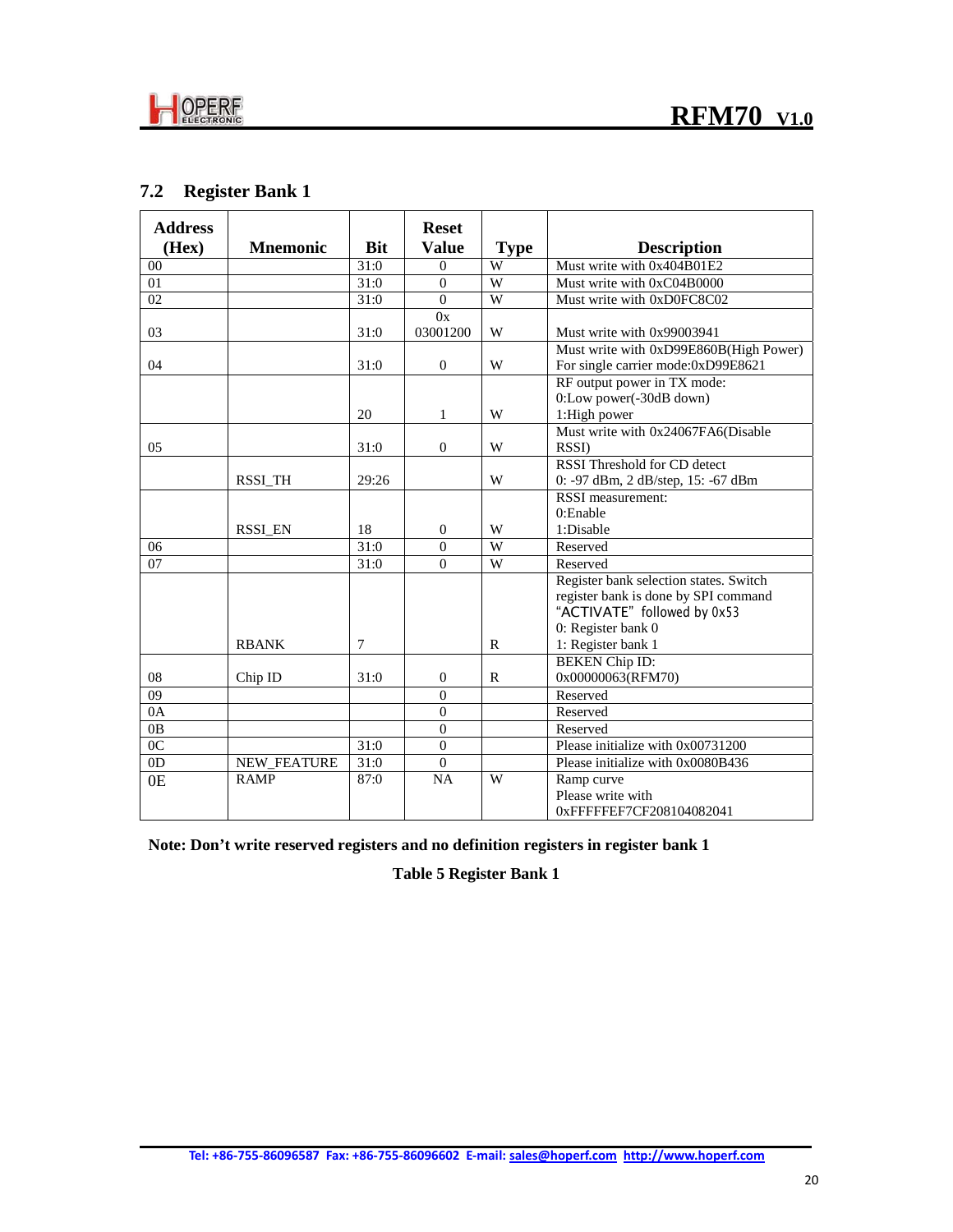

# **8 Electrical Specifications**

| <b>Name</b>             | <b>Parameter (Condition)</b>       | Min          | <b>Typi</b>      | <b>Max</b>     | Unit                    | Comm |
|-------------------------|------------------------------------|--------------|------------------|----------------|-------------------------|------|
|                         |                                    |              | cal              |                |                         | ent  |
|                         | <b>Operating Condition</b>         |              |                  |                |                         |      |
| <b>VDD</b>              | Voltage                            | 1.9          | $\overline{3.0}$ | 3.6            | V                       |      |
| <b>TEMP</b>             | Temperature                        | $-40$        | $+27$            | $+85$          | $\overline{C}$          |      |
|                         | <b>Digital input Pin</b>           |              |                  |                |                         |      |
| $\overline{\text{VIH}}$ | High level                         | 0.7VDD       |                  | 5.25           | V                       |      |
| VII.                    | Low level                          | <b>VSS</b>   |                  | 0.3VDD         | $\overline{\mathbf{V}}$ |      |
|                         | <b>Digital output Pin</b>          |              |                  |                |                         |      |
| VOH                     | High level (IOH=-0.25mA)           | $VDD-0.3$    |                  | <b>VDD</b>     | V                       |      |
| <b>VOL</b>              | Low level(IOL=0.25mA)              | $\Omega$     |                  | 0.3            | $\overline{V}$          |      |
|                         | <b>Normal condition</b>            |              |                  |                |                         |      |
| <b>IVDD</b>             | Power Down current                 |              |                  | 3              | uA                      |      |
| <b>IVDD</b>             | Standby-I current                  |              |                  | 50             | uA                      |      |
| <b>IVDD</b>             | Standby-II current                 |              |                  | 400            | uA                      |      |
|                         | <b>Normal RF condition</b>         |              |                  |                |                         |      |
| <b>FOP</b>              | Operating frequency                | 2400         |                  | 2527           | <b>MHz</b>              |      |
| <b>FXTAL</b>            | Crystal frequency                  |              | 16               |                | <b>MHz</b>              |      |
| <b>RFSK</b>             | Air data rate                      | $\mathbf{1}$ |                  | $\overline{2}$ | <b>Mbps</b>             |      |
|                         | <b>Transmitter</b>                 |              |                  |                |                         |      |
| PRF                     | Output power                       | $-40$        | $\mathbf{0}$     | 5              | dBm                     |      |
| <b>PBW</b>              | Modulation 20 dB bandwidth(2Mbps)  |              | 2.5              |                | <b>MHz</b>              |      |
| <b>PBW</b>              | Modulation 20 dB bandwidth (1Mbps) |              | 1.3              |                | <b>MHz</b>              |      |
| PRF1                    | Out of band emission 2 MHz         |              | $-20$            |                | dBm                     |      |
| PRF <sub>2</sub>        | Out of band emission 4 MHz         |              | $-40$            |                | dBm                     |      |
| <b>IVDD</b>             | Current at -40 dBm output power    |              | 11               |                | mA                      |      |
| <b>IVDD</b>             | Current at -30 dBm output power    |              | 11               |                | mA                      |      |
| <b>IVDD</b>             | Current at -25 dBm output power    |              | 12               |                | mA                      |      |
| <b>IVDD</b>             | Current at -10 dBm output power    |              | $\overline{13}$  |                | mA                      |      |
| <b>IVDD</b>             | Current at -5 dBm output power     |              | 15               |                | mA                      |      |
| <b>IVDD</b>             | Current at 0 dBm output power      |              | 17               |                | mA                      |      |
| <b>IVDD</b>             | Current at 5 dBm output power      |              | 23               |                | mA                      |      |
|                         | Receiver                           |              |                  |                |                         |      |
| <b>IVDD</b>             | Current (2Mbps)                    |              | 18               |                | mA                      |      |
| <b>IVDD</b>             | Current (1Mbps)                    |              | $\overline{17}$  |                | mA                      |      |
| Max Input               | 1 E-3 BER                          |              | 10               |                | dBm                     |      |
| <b>RXSENS</b>           | 1 E-3 BER sensitivity (2Mbps)      |              | $-85$            |                | dBm                     |      |
| <b>RXSENS</b>           | 1 E-3 BER sensitivity (1Mbps)      |              | $-88$            |                | $\overline{dBm}$        |      |
| C/ICO                   | Co-channel C/I (2Mbps)             |              | $\overline{4}$   |                | dB                      |      |
| C/IIST                  | ACS C/I 2MHz (2Mbps)               |              | $-5$             |                | dB                      |      |
| C/I2ND                  | ACS C/I 4MHz (2Mbps)               |              | $-20$            |                | dB                      |      |
| C/IBRD                  | ACS C/I 6MHz (2Mbps)               |              | $-25$            |                | dB                      |      |
| C/ICO                   | Co-channel C/I (1Mbps)             |              | $\overline{4}$   |                | dB                      |      |
| C/IIST                  | ACS C/I 1MHz (1Mbps)               |              | $\overline{4}$   |                | dB                      |      |
| C/I2ND                  | ACS C/I 2MHz (1Mbps)               |              | $-18$            |                | $\overline{dB}$         |      |
| C/I3RD                  | ACS C/I 3MHz (1Mbps)               |              | $-19$            |                | dB                      |      |

**Table 6 Electrical Specifications**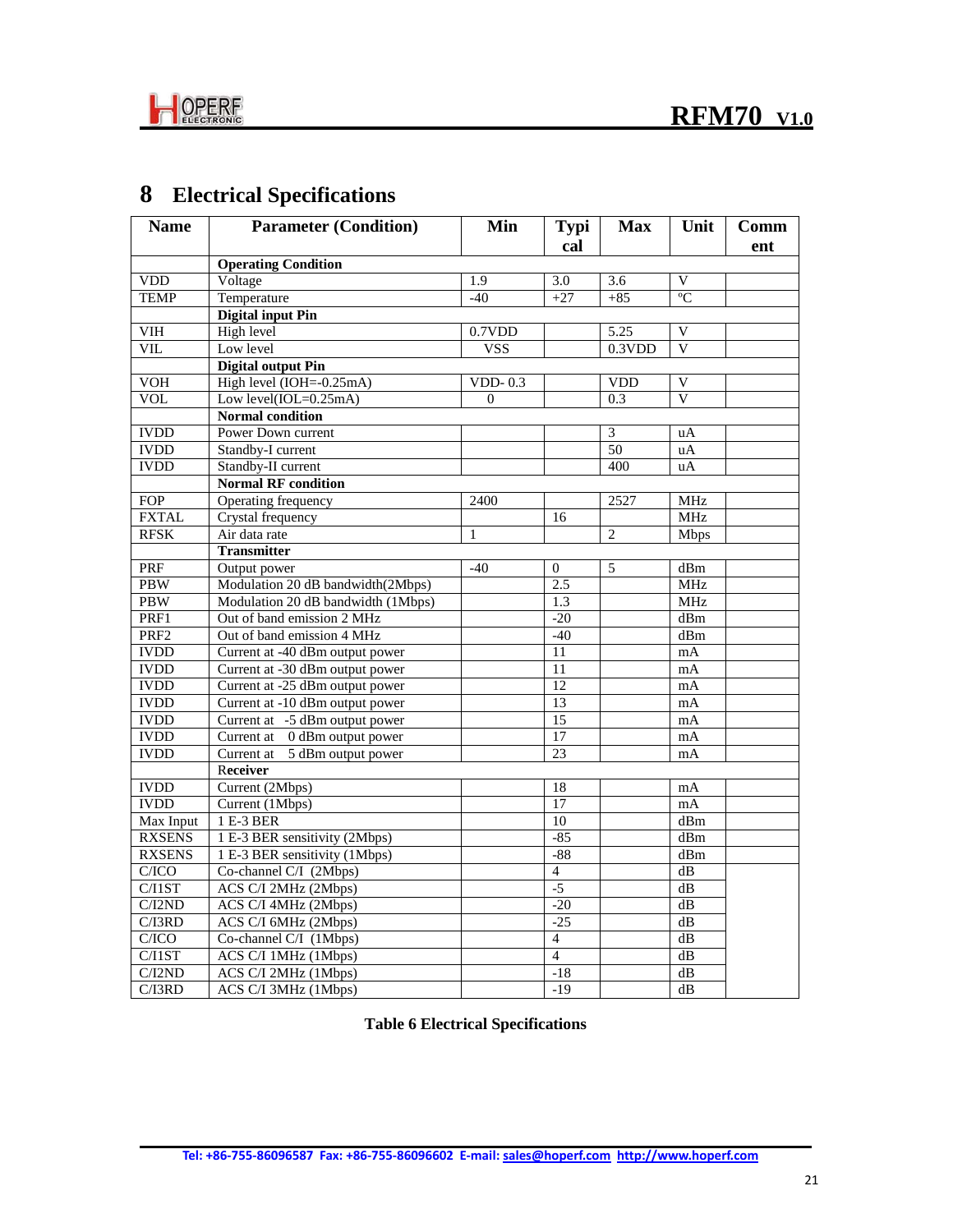

# **9 Typical Application Schematic**



 **Figure 8 RFM70 typical application schematic**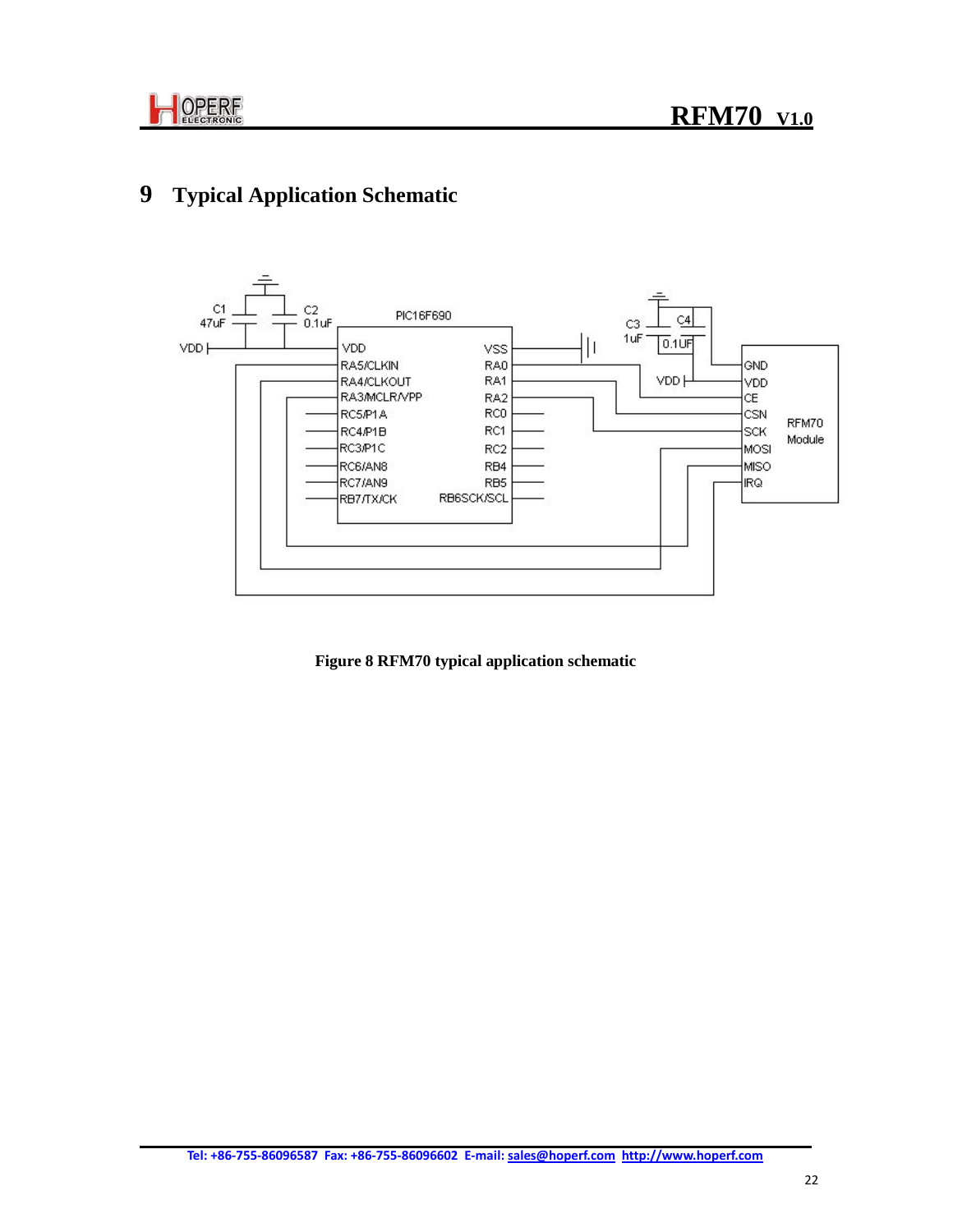

# **10 Package Information**



## **Figure 9 RFM70 SMD PACKAGE**

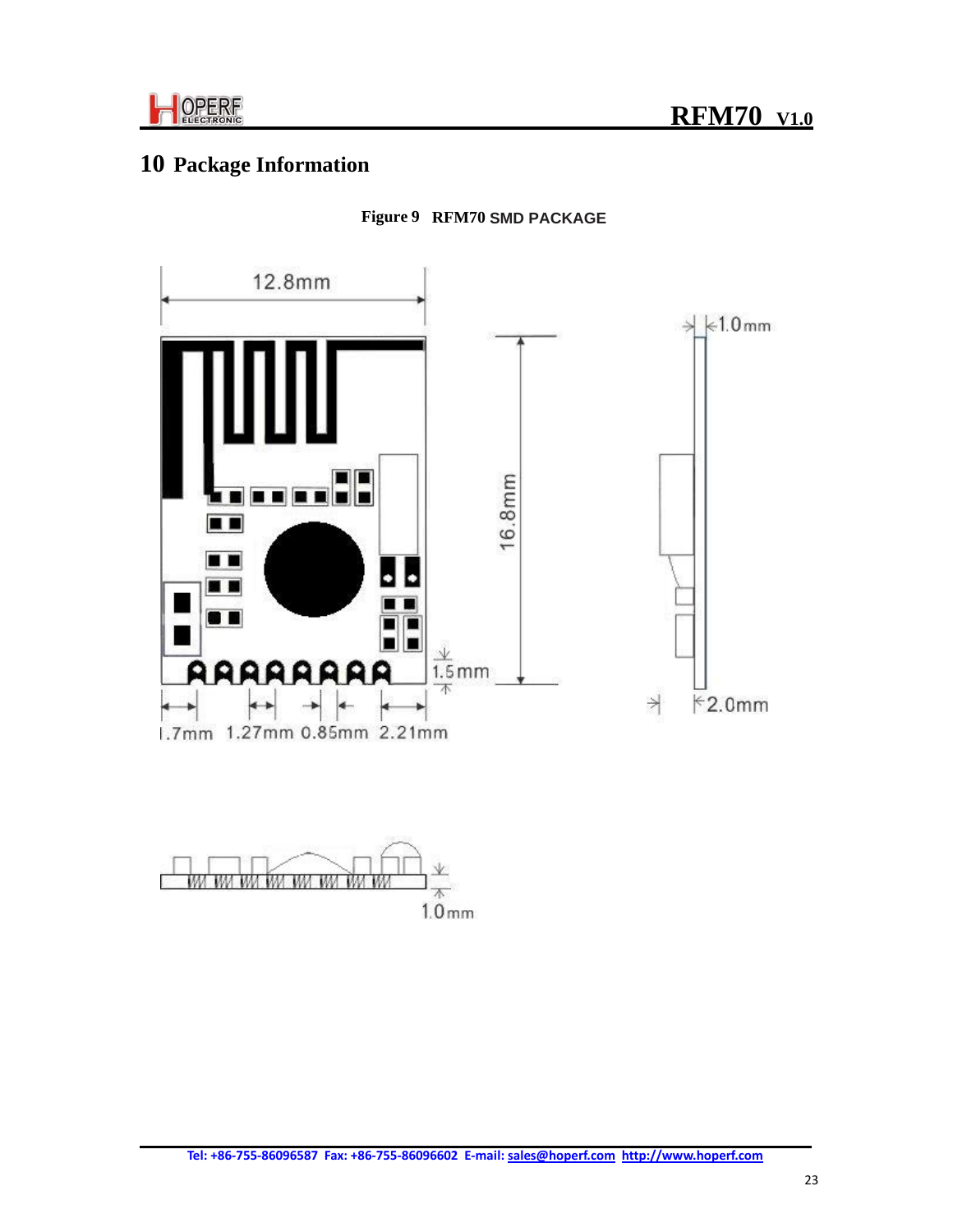





 $3.0<sub>mm</sub>$  $\vee$ PIN 0.40mm SQ  $1.27mm$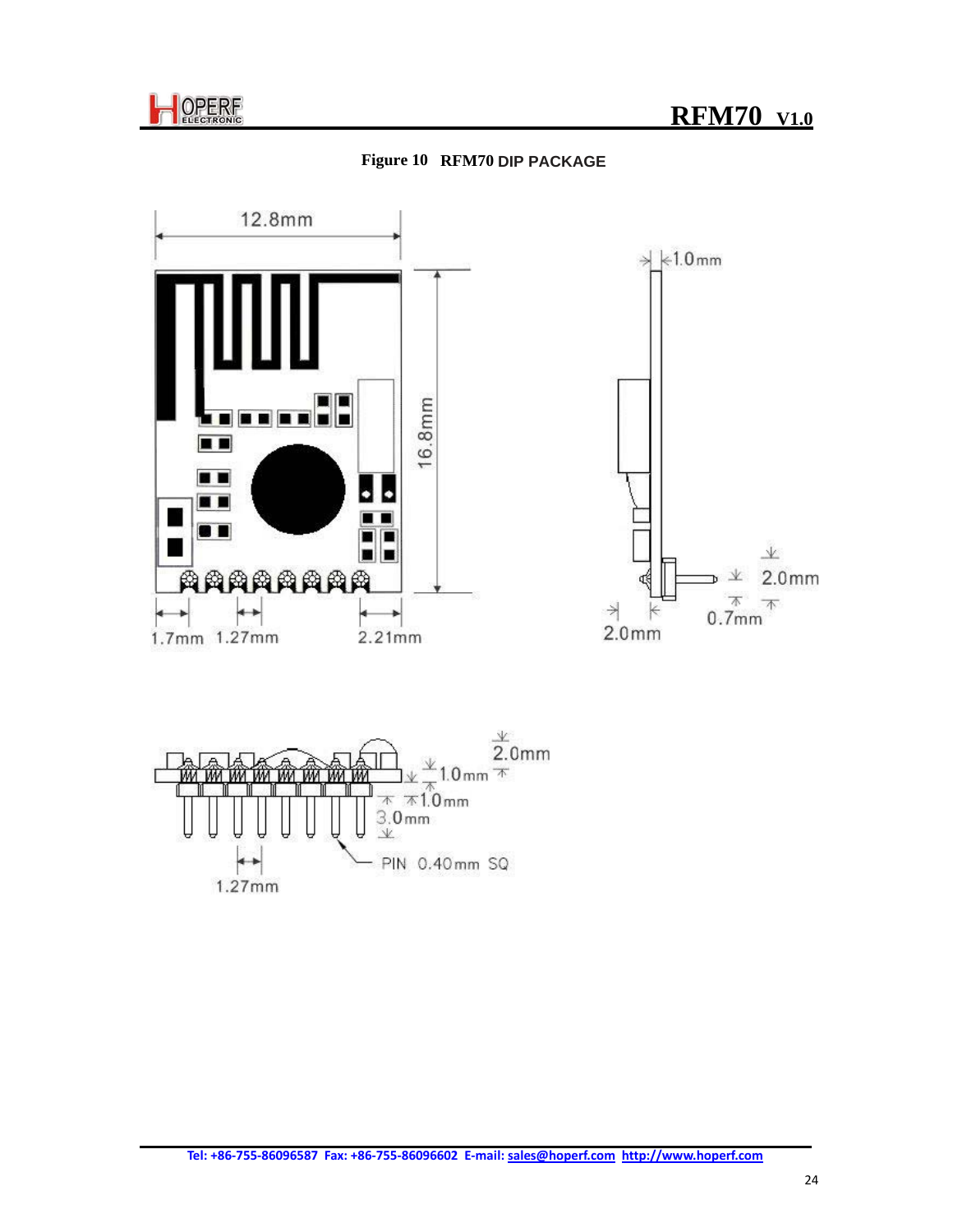

# **11 Order Information**

| Part number | Package    |
|-------------|------------|
| RFM70-S     | <b>SMD</b> |
| $RFM70-D$   | DIP        |

**Table 7 RFM70 order information**